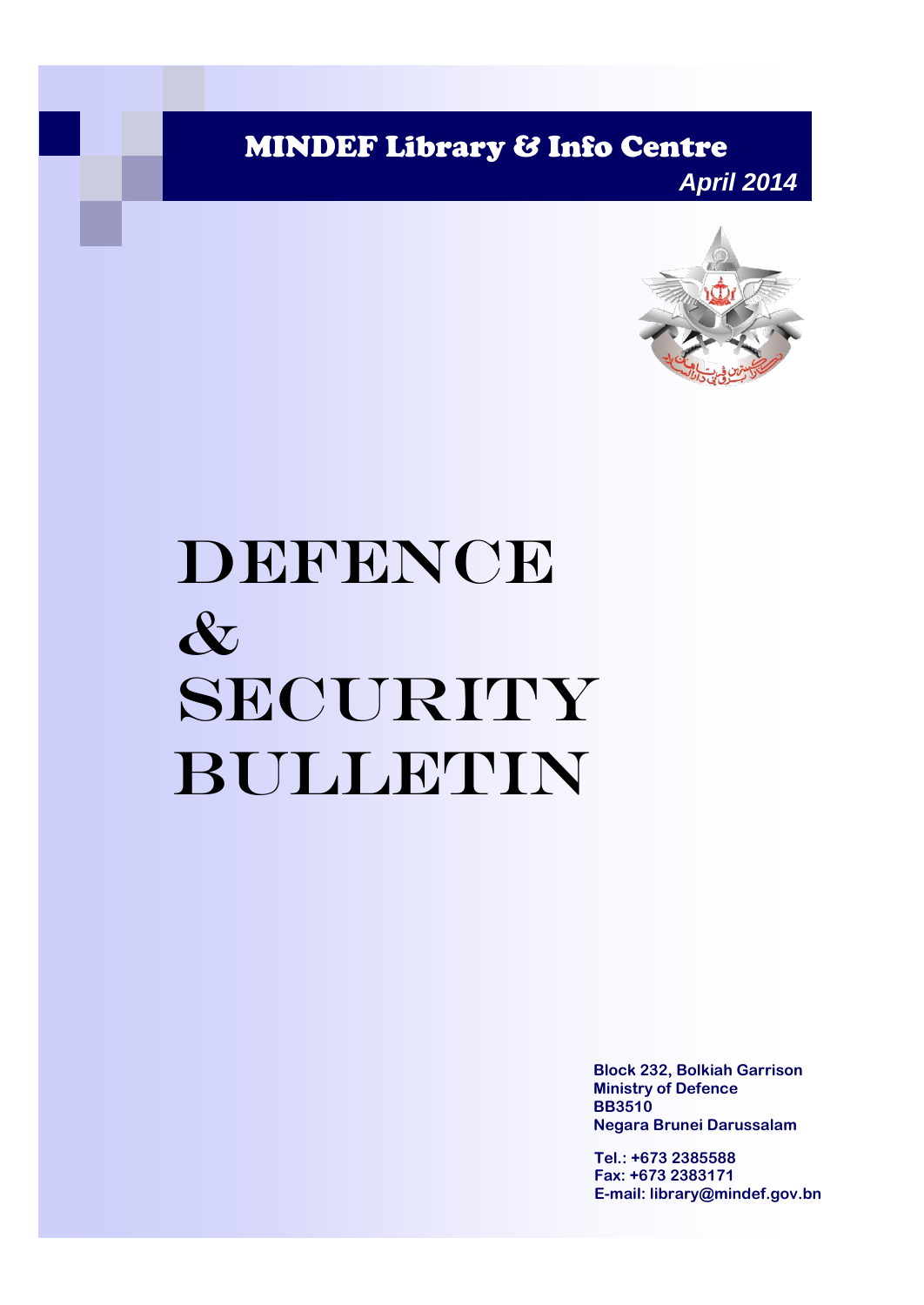► **About Polska : an insider guide for outsiders / Grzegorz Piatek [et.al]**

Poland : Ministry of Foreign Affairs , 2011 207 p.

#### ► **Admirals of the world : a biographical dictionary, 1500 to the present / William Stewart.**

Jefferson, N.C.; London: McFarland & Company, 2009.

v, 335 p. ; 26 cm.

*"This work provides biographies of more than 500 individuals who have served as admiral, vice admiral, or rear admiral from 22 countries. The main criterion for inclusion was that each person must have actively served in the rank of at least rear admiral, although each individual did not necessarily become involved in enemy action"-- Provided by publisher.* 

#### ► **Alone together : why we expect more from technology and less from each other / Sherry Turkle.**

New York : Basic Books, 2011. xvii, 360 p. ; 25 cm.

*In "Alone Together," MIT technology and society professor Sherry Turkle explores the power of our new tools and toys to dramatically alter our social lives. It's a nuanced exploration of what we are looking for--and sacrificing--in a world of electronic companions and social networking tools, and an argument that, despite the hand-waving of today's self-described prophets of the future, it will be the next generation who will chart the path between isolation and connectivity.* 

#### ► **Annual report on international politics and security (English edition) / Li Shenming, Zhang Yuyan, Li Shaojun ; translator Liu Yanni.**

UK : Paths International , 2012.

*The specialist content includes authoritative Chinese academic analysis on the relative decline of Western major powers, the rise of new emerging powers, the European sovereign debt crisis, climate change and energy politics, terrorist threats and the international military situation.* 

#### ► **Assistance schemes for business start-ups and SMEs / The Brunei Economic Development Board (BEDB).**

Bandar Seri Begawan : The Brunei Economic Development Board (BEDB), 2014 55 p.

► **Australian maritime doctrine : RAN doctrine 1 - 2010.**

**Australia. Department of Defence. Navy.**

Canberra : Sea Power Centre, 2010. xvii, 239 p. : ill.

#### **► Beyond photography : encounters with orbs, angels and mysterious light-forms! / Katie Hall and John Pickering.**

Ropley, Hants : O Books, 2006. x, 237 p. [8] p. of plates : col. ill. ; 22 cm.

Revealing encounters with orbs, angels and light forms, featuring stunning photographs of paranormal phenomena.

#### ► **Bibliografi ASEAN / Penyusun Hajah Anih Haji Simpul ; editor Norhasinah binti Haji Moksin.**

Bandar Seri Begawan : Dewan Bahasa dan Pustaka , 2013. xi , 263 p. ; 30 cm

#### ► **Called to lead : a reader for aspiring SAF leaders / editor Pang Yang Huei**.

Singapore : POINTER, Journal of the Singapore Armed Forces , 2011. 127 p. : col. ill. ; 25 cm.

#### ► **Catalogue Kalashnikov small arms Russian Defence Export**

Moscow : Rosoborexport , 2007. 31 p. ; 24 cm

► **Catalogue small arms and close-combat weapons Russian Defence Export**

Moscow : Rosoborexport , 2007. 66 p. ; 24 cm

#### ► **Catalogue special weapons and ammunition Russian Defence Export**

Moscow : Rosoborexport , 2007. 58 p. ; 24 cm

#### ► **Close watch : a nation's resolve to secure Singapore / Ben Nadarajan.**

Singapore. National Security Coordination Secretariat. Singapore : Straits Times Press, 2012. 131 p. : col. ill. ; 26 cm.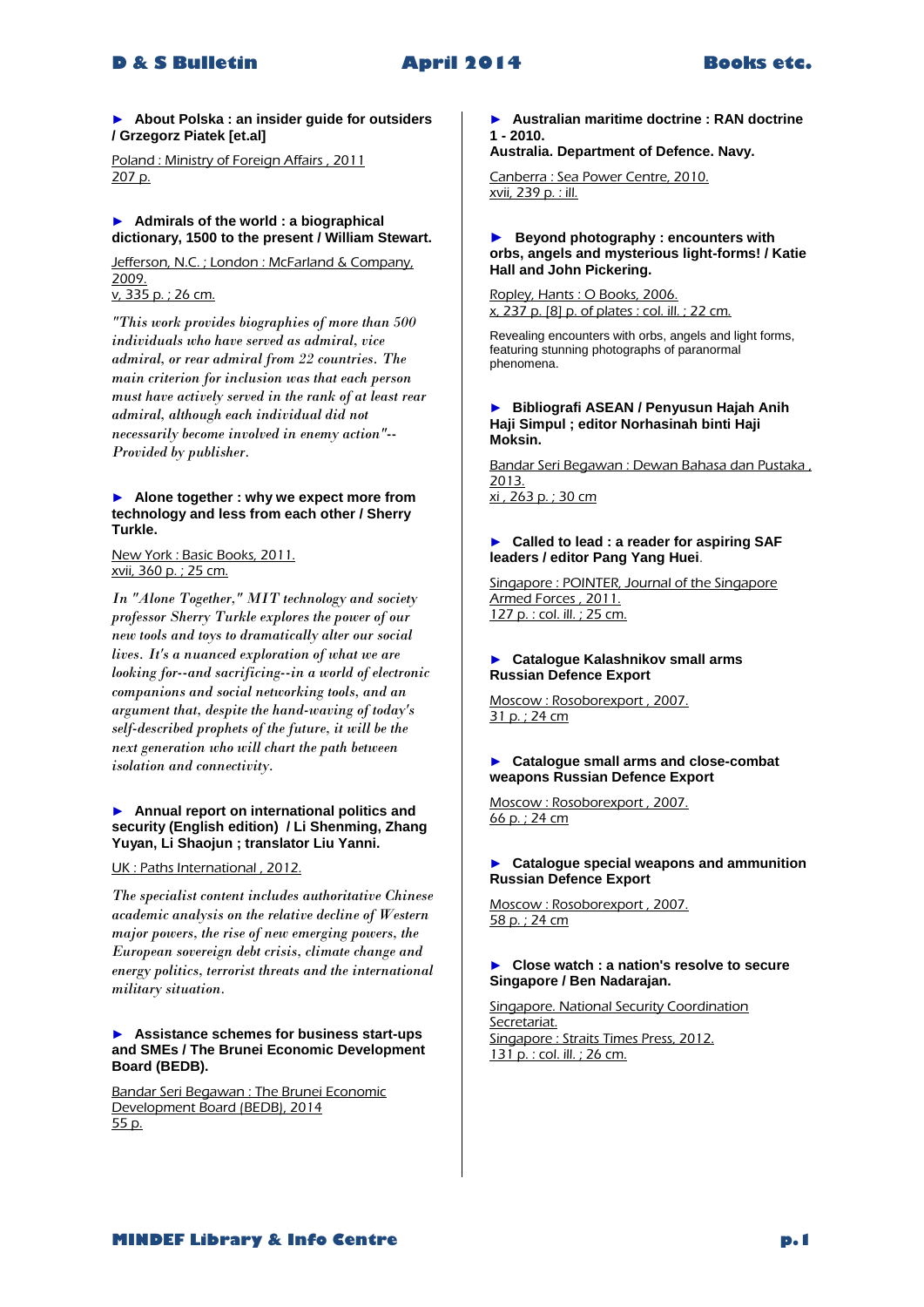► **Coral Sea 1942 : the first carrier battle / Mark Stille ; illustrated by John White.**

Oxford : Osprey, 2009. 96 p. : ill. (some col.), maps ; 25 ; cm.

*Opposing commanders - Opposing fleets - Opposing plans - Battle of the Coral Sea.* 

#### ► **Coronel and Falklands 1914 : duel in the South Atlantic / Michael McNally.**

Oxford : Osprey Publishing, 2012. 96 pages : illustrations ; 25 cm.

*Accounts of history's greatest conflicts, detailing the command strategies, tactics and battle experiences of the opposing forces throughout the crucial stages of each campaign. This book has the answers. Its presents the richness of Polish cuisine through foodstuffs widely used in Poland for centuries, to show how to break away from the stereotypical view of polish cuisine.* 

# ► **Deserter : the last untold story of the Second World War / Charles Glass.**

# London : Harper Press, 2013. 390 p. ; 25 cm.

*The extraordinary story of the deserters of the Second World War. What made them run? And what happened after they fled? During the Second World War, the British lost 100,000 troops to desertion, and the Americans 40, 000. Commonwealth forces from Canada, Australia, New Zealand, South Africa and Britain's colonial empire also left the ranks in their thousands. The overwhelming majority of deserters from all armies were front-line infantry troops; without them, the war was harder to win. Many of these men were captured and court marshalled, while others were never apprehended. Some remain wanted to this day. Why did these men decide to flee their ranks? In 'Deserter', veteran reporter and historian Charles Glass follows a group of British and American deserters into the heat of battle and explores what motivated them to take their fateful decision to run away.* 

#### ► **Drug slaves / Ibrahim Muhammed Bashir**.

USA : Authorhouse, 2013. xii , 69 p.; 20 cm

**► Enchancing disaster and emergency preparedness, response, and recovery through evaluation / edited by Liesel Ashley Ritchie and Wayne MacDonald.**

San Francisco, CA : Jossey-Bass, 2010. 117 p. : ill. ; 22 ; cm.

# ► **The enemies of books / William Blades.**

Hamburg : tredition GmbH, 2011 75 p.

*Short descriptions of the many and varied means by which books have been damaged or destroyed. Chapter headings include: fire; water, dust; ignorance; vermin.* 

#### ► **Energy industry competency framework :bgrow our nation with your skills / Energy Department Prime Minister's Office Brunei Darussalam.**

Bandar Seri Begawan : Prime Minister's Office, 2014. 104 p.

#### ► **Energy week 2014 : sustainable energy for Brunei Darussalam's prosperity / Energy Department Prime Minister's Office Brunei Darussalam.**

Bandar Seri Begawan : Prime Minister's Office, 2014. 68 p.

#### ► **Energy white paper / Energy Department Prime Minister's Office Brunei Darussalam.**

Bandar Seri Begawan : Energy Department Prime Minister's Office, 2014. v, 66 p.

► **Field operations guide for disaster assessment and response. U.S. Agency for International Development Bureau for Democracy, Conflict, and Humanitarian Assistance Office of U.S. Foreign Disaster Assistance**

4th ed. New York : Skyhorse Publishing , 2013. xxv , (H-3) , 22 cm

*The field Operations Guide for disaster assessment and response has been created as a reference rool for individuals sent to disaster sites to undertake initial assessments or to participate as members of a Disaster Assistance Response Team 9DART).* 

#### ► **Fighter aircraft of World Wars I and II : an illustrated history of fighter planes from 1914 to 1945 : featuring photographs from the Imperial War Museum / Francis Crosby.**

London : Hermes House, 2010. 128 p. : col. ill. ; 23 cm.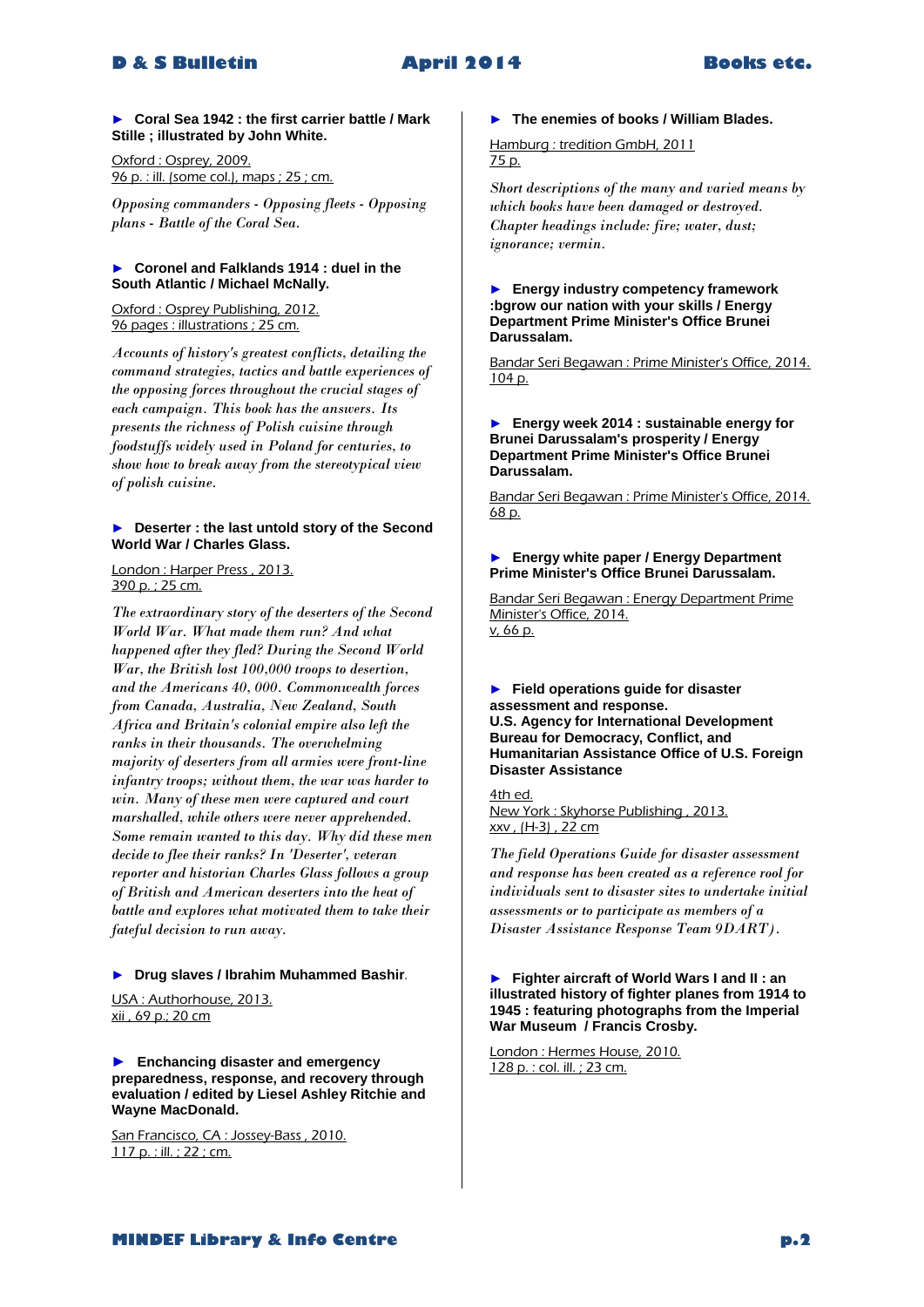### ► **From the dreadnought to Scapa Flow : the road to war 1904-1914 : v. i / Arthur J. Marder.**

Barnsley : Seaforth Publishing, 2013. xxii, 458 p. ; 22 cm.

*This first volume covers many facets of the history of the Royal Navy during the pre-war decade, including the economic and political background such as the 1906 Liberal Government's hostility towards naval spending.* 

#### ► **From the dreadnought to Scapa Flow : the war years : to the eve of Jutland 1914-1916 : v. ii / Arthur J. Marder**

Annapolis : Naval Institute Press ; Barnsley : Seaforth Publishing, 2013. xxvi, 466 p.

*This second volume begins with the embarrassing escape of the German ship Goeben, before moving on to the Royal Navy's defeat at Coronel, soon avenged off the Falklands Islands.* 

#### ► **Generals in gray : lives of the Confederate commanders / Ezra J. Warner**.

Baton Rouge : Louisiana State University Press, [1987]. xxvii, 420 pages : portraits ; 24 cm.

*Given in memory of Lt. Charles Britton Hudson, CSA & Sgt. William Henry Harrison Edge, CSA by Eugene Edge III.* 

# ► **Global security watch Syria / Fred Haley Lawson.**

Santa Barbara, California : Praeger, 2013. 194 pages : map ; 24 cm.

*Learn why rebellion in Syria has taken a much different path than movements that overturned autocratic regimes Tunisia, Egypt, Yemen. Understand pivotal role Syria plays in both Arab-Israeli conflict & inter-Arab relations, the confluence of domestic challenges & foreign threats that make Syria most vulnerable state in contemporary Middle East.* 

#### ► **Governance innovations : lessons from experience : building government-citizenbusiness partnerships / edited by Suzanne Taschereau and Jose Edgardo L. Campos.**

Ottawa : Institute on Governance, 1997. iv, 142 p. ; 23 cm.

*Essays based on presentations and discussions from the International Conference on Governance Innovations held in Manila, October 1996.* 

### ► **Greatest traitor : the secret lives of agent George Blake / Roger Hermiston.**

London : Aurum Press, 2013. xxii, 362 pages, 16 unnumbered pages of plates : illustrations, portraits ; 24 cm.

*On 3 May 1961, after a trial conducted largely in secret, a man named George Blake was sentenced to an unprecedented forty-two years in jail. At the time few details of his crimes were made known. By his own confession he was a Soviet spy and rumours later circulated that his actions had endangered British agents, but the reasons for such a severe punishment were never revealed. To the public, Blake was simply the greatest traitor of the Cold War. Yet, as Roger Hermiston reveals in this thrilling new biography, his story touches not only the depths of treachery, but also the heights of heroism. In WWII the teenage Blake performed sterling deeds for the Dutch resistance, before making a dramatic bid for freedom across Nazioccupied Europe. Later recruited by British Intelligence, he quickly earned an exemplary reputation and was entrusted with building up the Service's networks behind the Iron Curtain.* 

# ► **Haluan perajurit: bilangan 1 Brunei Darussalam. Jabatan Agama ABDB**

Brunei Darussalam: Jabatan Agama ABDB 40 p.

# ► **Handbook on the law of war for armed forces / Frederic De Mulinen.**

International Committee of the Red Cross Geneva : International Committee of the Red Cross , 1987. xxiv, 232, 17, 2, 3 p. ; 23 cm.

#### ► **Historical dictionary of signals intelligence / Nigel West Lanham , MD : Scarecrow, 2012**

xxix, 340 p. ; 24 cm.

*Covers the history of SIGINT through a chronology, an introductory essay, an appendix, and an extensive bibliography. The dictionary section has more than 300 cross-referenced entries on key personnel, technology, intelligence operations, and agencies, as well as tradecraft and jargon.*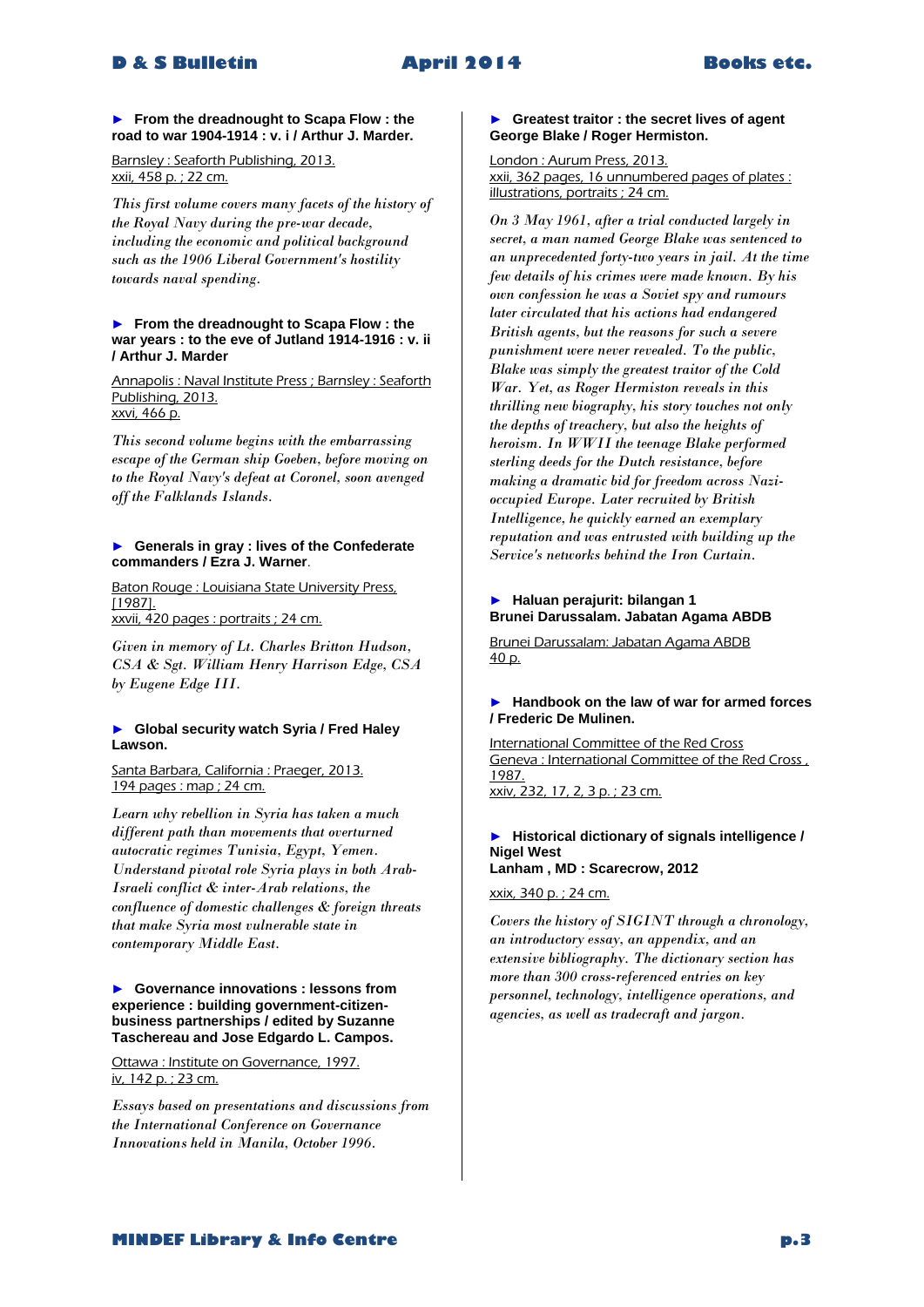#### ► **In the name of god and country : reconsidering terrorism in American history / Michael Fellman.**

### New Haven CT USA : Yale University Press, 2010. 272 p.

*Using examples from the second half of the nineteenth century including the American Civil War and the Philippines War, this book argues that terrorism has been an integral factor throughout American history. Considers how such actions were justified at the time, and sees modern equivalents in America's involvement in Vietnam and Iraq.* 

#### ► **India's national security : concerns and strategies / Mohanan B. Pillai.**

New Delhi, India : New Century Publications, 2013. xviii , 404 p.

*This book contains 21 research papers- authored by experts in various dimensions of India's and suggest appropriate policy of India security concern and suggest appropriate policy formulations* 

#### ► **International travel and health : situation as on 1 January 2012. World Health Organization.**

Geneva : World Health Organization, 2012. xi, 260 p. : maps ; 21 cm.

*"This book explains how travellers can stay healthy and provides WHO guidance on vaccinations, malaria chemoprophylaxis and treatment, personal protection against insects and other disease vectors, and safety in different environmental settings."* 

#### ► **Interpretive guidance on the notion of direct participation in hostilities under international humanitarian law / Nils Melzer.**

Geneva : International Committee of the Red Cross, 2009. 85 p. ; 22 cm.

#### ► **Iraq : from war to a new authoritarianism / Toby Dodge.**

London : The International Institute for Strategic Studies, 2012. 220 p.

*Looks at the legacy of the American led 2003 intervention in Iraq, and asks what the future holds for Iraq itself and for the stability of the region.* 

### ► **Iron curtain : the crushing of Eastern Europe, 1944-1956 / Anne Applebaum**

# New York : Doubleday, 2012. xxxvi, 566 p., [16] p. of plates : ill., maps ; 25 cm.

*In the long-awaited follow-up to her Pulitzer Prizewinning "Gulag," acclaimed journalist Anne Applebaum delivers a groundbreaking history of how Communism took over Eastern Europe after World War II and transformed in frightening fashion the individuals who came under its sway.* 

#### ► **Jane's amphibious and special forces / Ewen Southby-Tailyour.**

#### Issue 30

Coulsdon, UK : Jane's Information Group Ltd., 2013 [46], 690 p.; 30 cm

*The emphasis is on amphibious special forces with less detail on other arms e.g. airborne special forces. Entries are alphabetic by country name. Each entry has some or all of the following: country overview; special forces by branch (government, maritime, land, air, coastal defence); sea lift capability; maritime air support; armour, artillery, support and infantry weapons; military vehicle and logistics; points of contact. Glossary, bibliography. Readers are reminded that special forces are by nature clandestine so open-source information may be very limited. The executive summary in this issue includes an analysis of amphibious warfare covering history, composition, advantages and disadvantages, operations other than war, asymmetric threats, sea basing, and a commentary on British developments arising from the 2010 defence review.* 

#### ► **Jane's fighting ships 2013-2014 / edited by Stephen Saunders**

# Coulsdon, UK : Jane's Information Group Ltd., 2013 [100], 1030 p.

*A survey of the world's naval forces and their ships, arranged alphabetically by country name. Each country entry gives variable details (as applicable) about naval forces including: headquarters appointments, flag officers, operational units, fleet home ports, naval attaches, bases, total numbers of personnel, strength of the fleet, details of fleet air squadrons, and pennant list. Details of countries fleets are then sub-arranged under ship type headings e.g. Corvettes, Destroyers etc. The most detail is given for major warship entries which include: number and class name; building programme - builders' names and key dates; hull specification and performance parameters, and hull related details such as military lift, cargo capacity, dimensions and speed (a glossary explains the*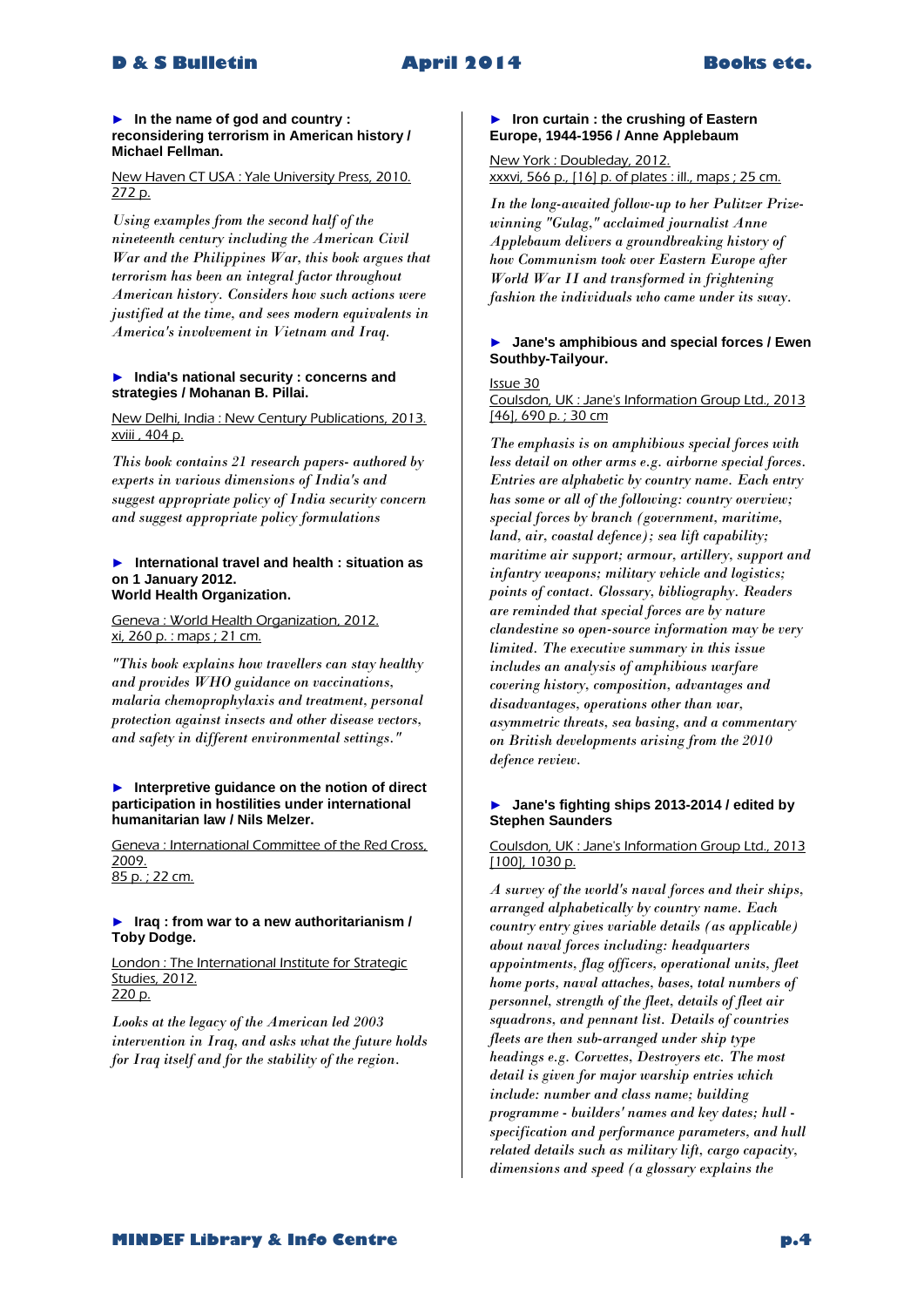*terminology); weapon systems; aircraft - types and numbers; and general comments such as whether ships listed in order of battle could more accurately be described as being in reserve. Minor or less important ship entries follow the same format, but with less detail. Photographs of craft are the most up to date available and most are in full colour. At the front of the book are sections on ensigns and flags of the world's navies (in colour); ranks and insignia of the world's navies (including Brunei); and a list of pennants of major vessels. At the back of the book are indexes of vessel names and class names. See also 'Jane's All the World's Aircraft' for naval aircraft and 'Jane's Naval Weapon Systems'.* 

#### ► **Jane's sentinel country risk assessments : China and Northeast Asia. IHS Jane's**

Issue 33 Coulsdon, UK : IHS Jane's, 2013 xx, 699 p. : ill.

*Provides detailed information about the six countries of the region (China, Japan, Mongolia, North Korea, South Korea, Taiwan) and a regional overview which includes comparative brief statistics. Each country entry includes an executive summary with risk pointers; a brief country profile; also sections on geography; natural resources; demography; infrastructure - transportation and communications; internal affairs - politics, internal threats, human rights; external affairs - significant developments, external threat assessment, international relations, country-specific relations; defence spending; armed forces - weapons, policy, chain of command, doctrine and strategy; army; air force; navy; security and foreign forces; procurement; defence production and R & D; and main economic indicators. The entry for China has separate sub-sections for Hong Kong, Macau, Xinjiang, and Tibet.* 

#### ► **Jane's sentinel country risk assessments : Oceania IHS Jane**

Issue 24 Coulsdon, Surrey, UK: Jane's Information Group, 2013 xxv, 710 p.

*Provides a detailed analysis of Australia, New Zealand, Papua New Guinea, and of the Pacific Ocean island states and territories many of which have no armed forces of their own. The regional overview gives a useful summary of current events and security concerns. Each country entry includes an executive summary with risk pointers; a brief country profile; and sections on geography, climate,* 

*natural resources, demography, infrastructure transportation and communications, internal affairs - politics, internal threats, human rights, external affairs - significant developments, external threat assessment, international relations, countryspecific relations, defence spending, armed forces weapons, policy, chain of command, doctrine and strategy; army; air force; navy; security and foreign forces; procurement; defence production and R & D; and main economic indicators.* 

#### ► **Jane's Sentinel country risk assessments : Russia and the CIS. IHS Janes**

Issue 34 Coulsdon UK: Jane's, 2014 xxiv, 753 p.

*Covers all countries of the CIS (Confederation of Independent States) and the Russian Federation (the successor to the Soviet Union).These are: Armenia, Azerbaijan, Belarus, Georgia, Kazakhstan, Kyrgyzstan, Moldova, Russia, Tajikistan, Turkmenistan, Ukraine, Uzbekistan. Each country entry features all or most of the following: security, economics, politics, internal and external affairs, defence budget, armed forces, other security forces, foreign forces, non-state armed groups, defence procurement, defence production and R&D, strategic weapons, specific security problems. Kaliningrad, the Chechen Republic, and the Kuril Islands are in sub-sections under Russian Federation.* 

#### ► **Jane's sentinel country risk assessments : South Asia. IHS Jane's.**

Issue 32 Coulsdon, UK : Jane's Information Group Ltd., 2013

*Provides a detailed analysis for all countries in the region and a regional overview which describes selected recent events. Each country entry includes an executive summary with risk pointers; a brief country profile; sections on geography; climate; natural resources; demography; infrastructure transportation and communications; internal affairs - politics, internal threats, human rights; external affairs significant developments, external threat assessment, international relations, countryspecific relations; defence spending; armed forces weapons, policy, chain of command, doctrine and strategy; army; air force; navy; security and foreign forces; procurement; defence production and R & D; and main economic indicators.*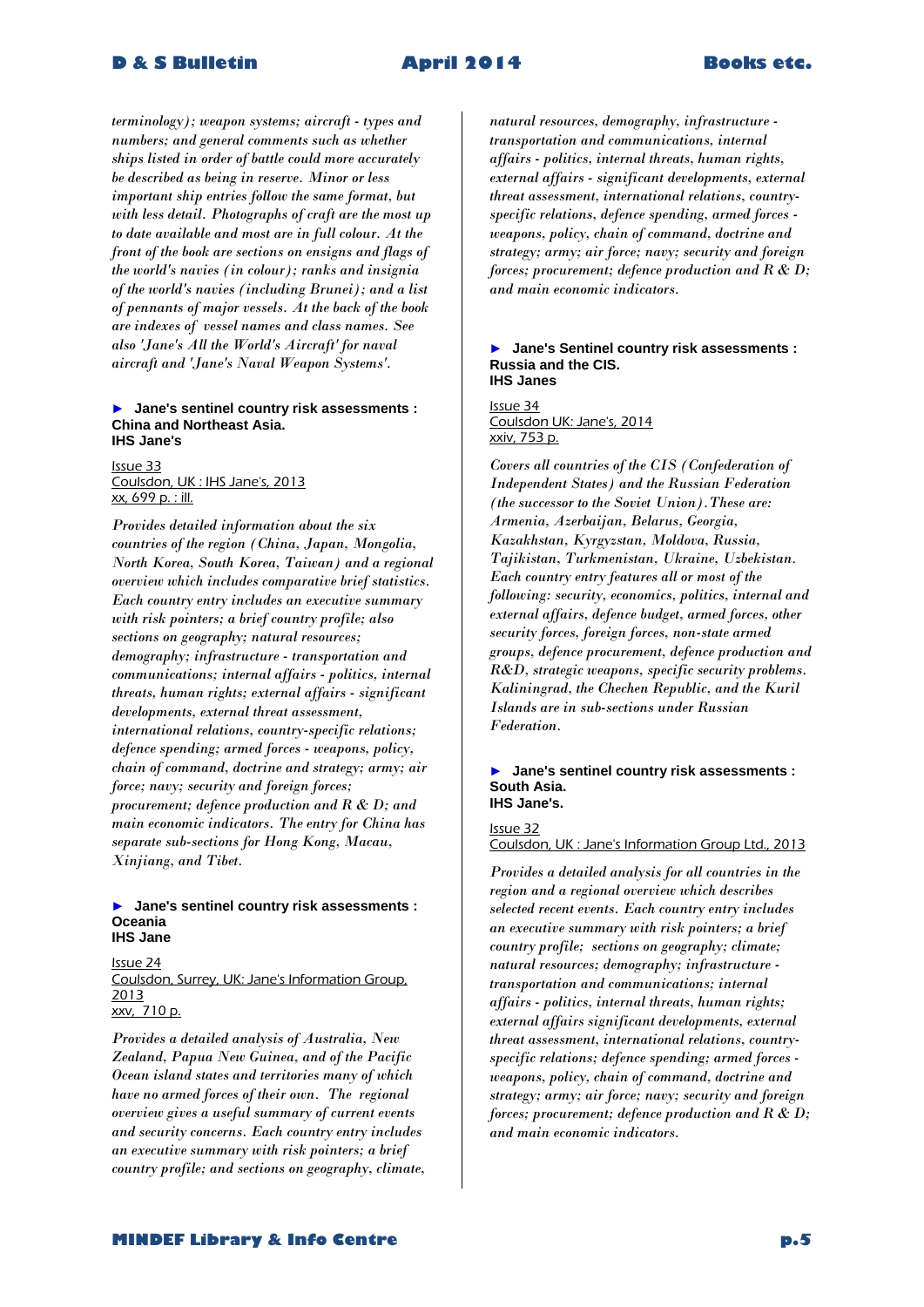► **Jane's sentinel country risk assessments : Southeast Asia. IHS Janes**

Issue 34

Coulsdon, UK : Jane's Information Group Ltd., 2014 xxvii, 812 p.

*Provides a detailed analysis of each of the 11 countries in Southeast Asia (ASEAN 10 plus East Timor). The regional overview covers ASEAN, the influence of relations between China and the USA, regional economic development, the slow pace of democratisation, Islamism, communal violence, national separatism, political insurgencies and avian and swine flu. Each country entry includes an executive summary with risk pointers; a brief country profile; and sections on geography, climate, natural resources, demography, infrastructure transportation and communications, internal affairs - politics, internal threats, human rights, external affairs - significant developments, external threat assessment, international relations, countryspecific relations, defence spending, armed forces weapons, policy, chain of command, doctrine and strategy; army; air force; navy; security and foreign forces; procurement; defence production and R & D; and main economic indicators. Indonesia's entry includes sections on Papua, Maluku, Kalimantan, and Aceh.* 

### ► **Jane's weapons : ammunition 2013-2014 / Anthony G Williams & Leland S Ness**

Coulsdon, UK : Jane's Information Group Ltd., 2013 [22] , 1105 p : col. ill ; 30 cm

*Fully illustrated guide to all ammunition currently in use or being manufactured. Information is arranged by category then by calibre, except in the larger calibre sections where it is arranged A-Z by country. The main categories are: Small Arms (hand guns, rifles, shotguns, machine guns); Projected Grenades; Riot Control Ammunition; Cannon; Tank and Anti-tank Guns; Naval and Coastal Defence Guns; Mortars; Field Artillery; Modular Propellant Charges; Artillery Rockets; Fuzes. Also includes identification information (side views and cartridge headstamps) for small arms ammunition. A list of contractors is also available at the end of the book.* 

#### ► **Jane's world air forces : issue thirty-eight / Lindsay Peacock and Alexander von Rosenbach.**

#### Issue 38

Coulsdon, UK: Jane's Information Group, 2013 [17], 797 p.; 30 cm

*Alphabetical listing by country of all air forces. Each entry includes assessment of the air force,*  *deployments, order of battle, operational art and tactical doctrine, training, procurement, and tables of fixed and rotary wing aircraft and missiles in service. The executive summary at the front of the book contains details of major procurement events during the previous six months. No longer included: inventories of aircraft operators, photographs, maps of airbase locations, cross referenced indexes.* 

# ► **Jane's world armies / Alexander von Rosenbach.**

Issue 34 Coulsdon, Surrey, UK: Jane's Information Group, 2013 [16], 868 p.

*Alphabetical country listing of every national army in the world. Each entry includes some or all of the following: assessment of armed forces; recruitment; strength; deployments tasks and operations,; command and control; organisation including chains of command; operational art and tactical doctrine; training; procurement; inventory of equipment in service. This book provides detail on army organisation, but there is some overlap with information contained in the 'Jane's Sentinel' series of publications. An executive summary discusses major developments in armies of the world - this issue mentions Brazil, Israel, Kenya, Mexico, Russia, Saudi Arabia, Singapore, UK and USA.* 

### ► **Jane's world insurgency and terrorism : issue thirty eight / Matthew Henman**

Issue 38 Coulsdon UK: Jane's Information Group, 2013 [8], 774 p. : ill. ; 30 cm.

*Covers a wide range of known insurgent and terrorist groups. Covers active groups only. Entries are arranged by the geographical location or focus of the groups, starting with international groups. All others are arranged as follows: first by major region (Africa, Americas, Asia, Europe, Middle East), then by country. Entry information has this structure: key facts are presented in a text box followed by all or some of the following: introduction, threat assessment, operational preparedness, external assistance, structures and logistics, and background information such as leadership and campaigns. Alphabetical index by group name.*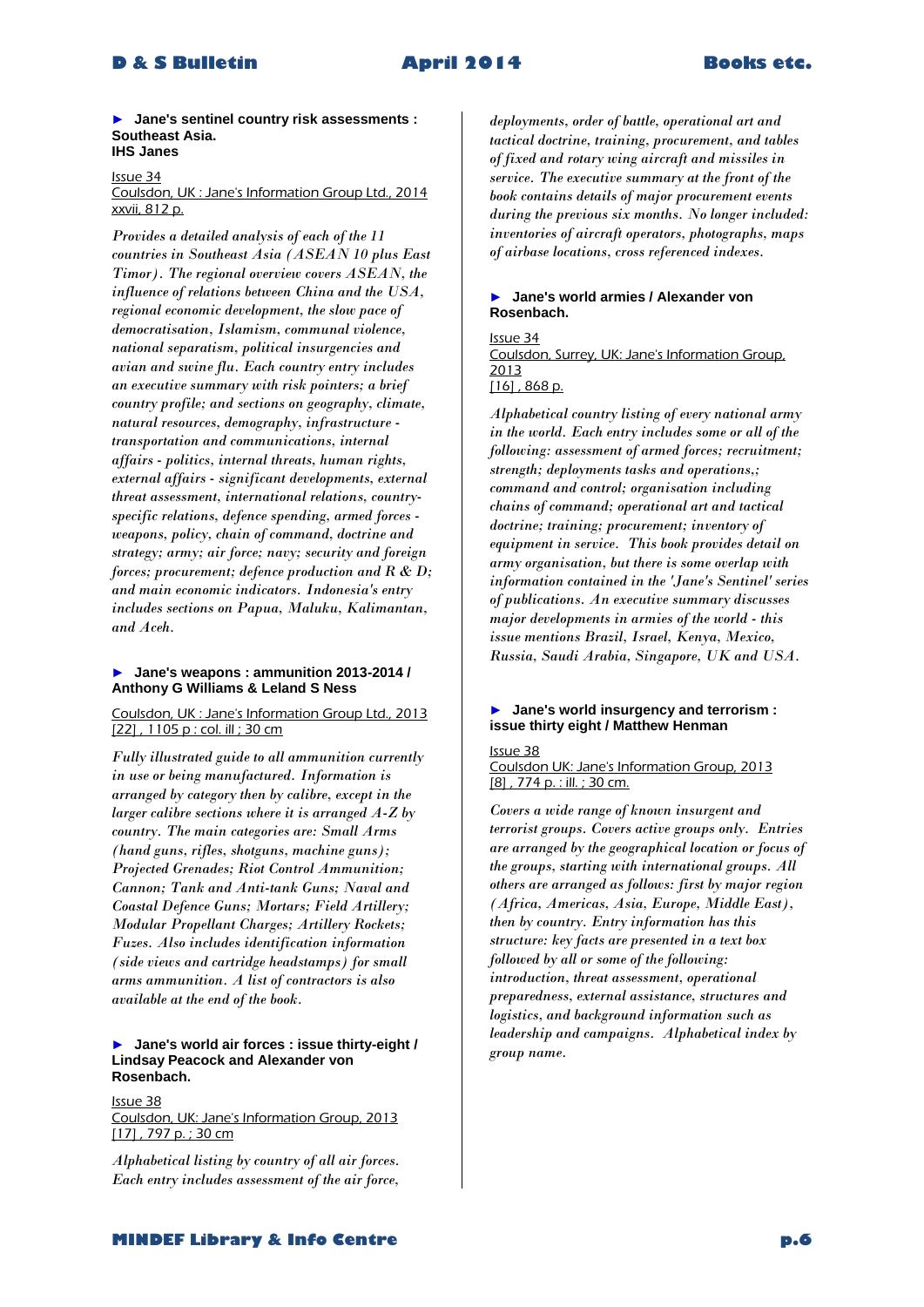► **Jane's world navies : Issue twelve / Alexander von Rosenbach** 

Issue 12 Coulsdon UK : IHS Jane's , 2013 [13], 710 p.; 30 cm.

*A-Z listing by country of all navies. Structure of the book is similar to World Armies and World Air Forces. Each entry provides summary statistics, assessment, deployments tasks and operations, command and control, organisation, order of battle, operational art and tactical doctrine, training, procurement, inventory of vessels, aircraft and missiles in service. The executive summary in this issue includes a commentary on naval developments in the South China Sea.* 

#### ► **Laporan tahunan : annual report Yayasan Sultan Haji Hassanal Bolkiah 2007-2011.**

YAYASAN Sultan Haji Hassanal Bolkiah Brunei Darussalam : Yayasan Sultan Haji Hassanal Bolkiah , 2013 239 p. : ill

### ► **Love Tommy : letters from the Great War to the present day / Andrew Roberts**.

Oxford : Osprey, 2012. 255 p., [16] p. of plates : ill. (some col.) ; 24 cm.

*A selection of soldiers letters. Correspondence which includes poignant expressions of love, hope and fear sit alongside amusing anecdotes, grumbles about rations and thoughtful reflections, all of which eloquently reveal how, despite the passage of time, many experiences of fighting men are shared in countless wars and battles.* 

#### ► **Measuring leadership development : quantify your program's impact and ROI on organization performance / Jack J Phillips, Patricia Pulliam Phillips and Rebecca L. Ray.**

New York : McGraw-Hill , 2012. xii, 335 p. : ill. ; 24 cm.

*You will turn to this book again and again for its authoritative, go-to advice and techniques. Take the lead in improving your company's performance with Measuring Leadership Development.* 

#### ► **Motivating people / Dayle M. Smith.**

London : Cassell, 1991. vi, 106 p. : ill. ; 19 cm.

*How to get the best out of people and achieve greater results through motivating people with the techniques outlined in this guide.* 

#### ► **Nazi empire : German colonialism and imperialism from Bismarck to Hitler / Shelley Baranowski.**

Cambridge ; New York : Cambridge Univ Press, 2011. xii, 368 p. : ill., maps ; 24 cm.

*"Drawing on recent studies of the links between empire, colonialism, and genocide, Nazi Empire: German Imperialism and Colonialism from Bismarck to Hitler examines German history from 1871 to 1945 as an expression of the aspiration to imperialist expansion and the simultaneous fear of destruction by rivals. Acknowledging the important differences among the Second Empire, the Weimar Republic, and the Third Reich, Shelley Baranowski nonetheless reveals a common thread: the drama of German imperialist ambitions that embraced ethnic homogeneity over diversity, imperial enlargement over stasis, and "living space" as the route to the biological survival of the German Volk "--*

#### ► **Organizational behaviour : an introductory text / David A. Buchanan, Andrzej A. Huczynski.**

Englewood Cliffs ; London : Prentice-Hall International, 1985.

*A basic introduction to the study of human behaviour in organizations, for students with no background in social science*.

#### ► **Passport to a happy marriage / Abdul Alim Bashir.**

[Indiana]: Xlibris Corporation, 2011. 79 p.

*This book is humbly dedicated to God's divine plan for men and women.* 

#### ► **Perjalanan : "Enmasse towards excellence" 08 Mac 2013 - 23 Januari 2014 : intake 10/ edited by Norhazwani binti Haji Bidin**

Brunei Darussalam : Jabatan Percetakan Kerajaan , 2013 77 p.

► **Perjalanan : "we prevail as one" 21 September 2012 - 8 July 2013 : intake 9/ edited by Mohd Adi Asmawi bin Awg Adanan.**

Brunei Darussalam : Jabatan Percetakan Kerajaan , 2013 84 p.

### ► **Security awareness in close protection / by Dan Sommer & Karl Demian.**

Global Executive Outreach Ltd, 2010 , 95 p.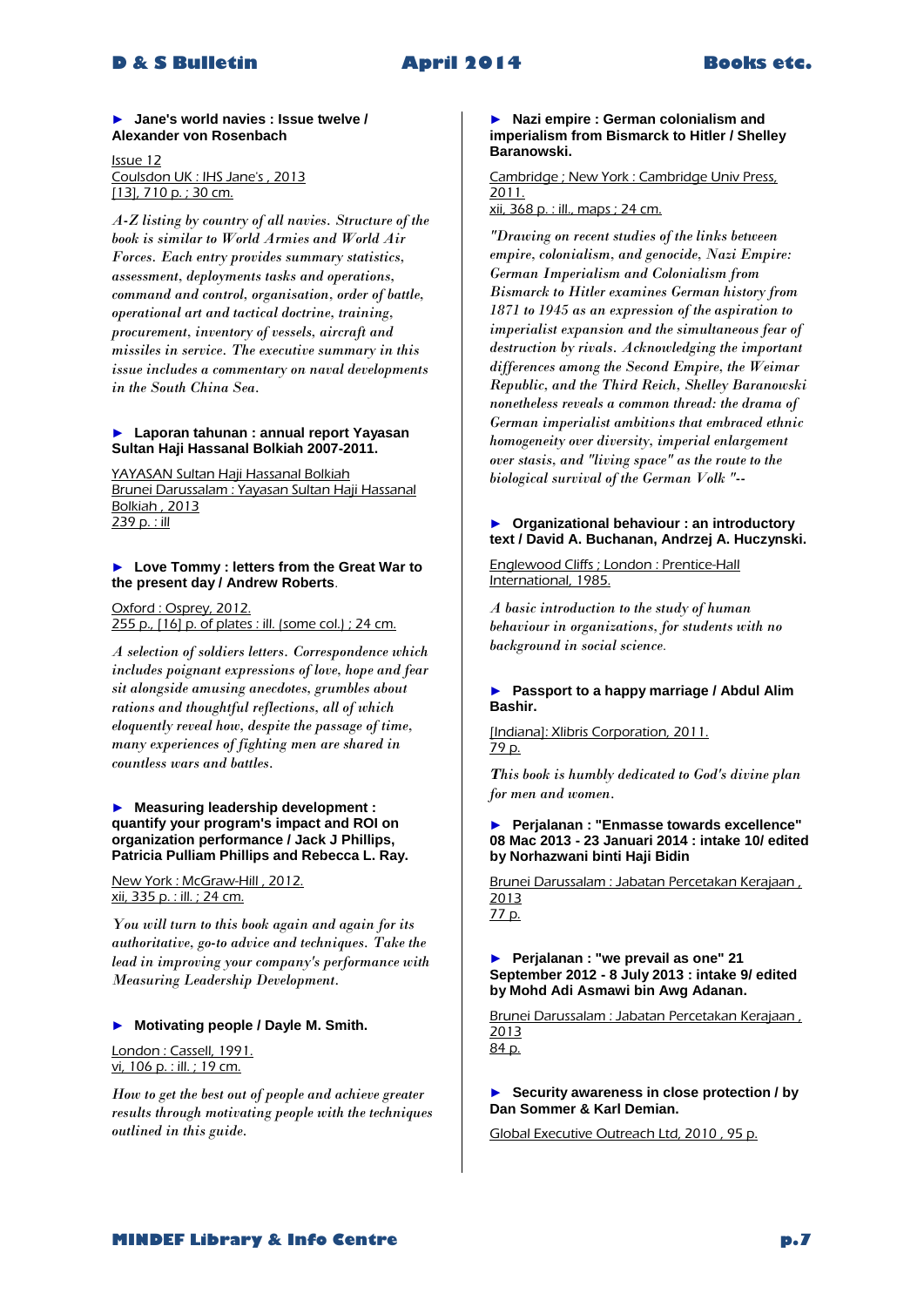

#### ► **Short introduction to strategic management / Torben Juul Andersen.**

Cambridge : Cambridge Univ Press, 2013. xvii, 297 pages ; 22 cm.

*Concise and authoritative guides to the core subjects in business and management, written by experts from the world's leading business schools.* 

#### ► **Skim bantuan bagi memulakan perniagaan dan perusahaan kecil dan sederhana / The Brunei Economic Development Board (BEDB).**

Bandar Seri Begawan : The Brunei Economic Development Board (BEDB), 2014 55 p.

#### ► **Spirit & system leadership development for a third generation SAF / Chan Kim Yin [ et al.].**

Singapore : Pointer (Journal of Singapire Armed Forces) , 2005 x, 82 p. : ill. (some col.) ; 26 cm.

► **Sumbangan penganut aqidah ahli sunnah wal jamaah di Asia Tenggara kepada tamaduntamadun kemajuan keselamatan dan keamanan : pengalaman Malaysia.**

Brunei Darussalam : Kementerian Hal Ehwal Agama , 2011

31 p.

► **The 2008 battles of Sadr City / David E. (David Eugene) Johnson, M. Wade Markel, Brian Shannon.**

Santa Monica, Calif.: Rand Corporation , 2011 xii, 21 p. : col. ill., maps ; 28 cm.

► **The Charter of the United Nations : a commentary. Volume 1 / edited by Bruno Simma, Daniel-Erasmus Khan, Georg Nolte, Andreas Paulus ; assistant editor, Nikolai Wessendorf.**

3rd ed. Oxford: Oxford University Press , 2012. clxix , 1236p. ; 26 cm.

► **The Charter of the United Nations : a commentary. Volume 2 / edited by Bruno Simma, Daniel-Erasmus Khan, Georg Nolte, Andreas Paulus ; assistant editor, Nikolai Wessendorf.**

3rd ed. Oxford: Oxford University Press , 2012. Xxiii, 1237-2405 p.. ; 26 cm.

# ► **The memoirs of Field-Marshal Montgomery of Alamein**

Barnsley : Pen & Sword Military, 2005. 574 p., [16] p. of plates : ill., maps ; 24 cm.

### ► **The Noncommissioned Officer and Petty Officer : backbone of the armed forces.**

Washington DC : National Defense University Press, 2013 xv, 139 p. : ill.

► **The permanent crisis : Iran's nuclear trajectory / Shashank Joshi.**

London : RUSI , 2012 vii, 133 p.

► **Upacara sovereign's parade sekolah pegawai kadet Akademi Pertahanan ABDB : pengambilan ke sepuluh Unit Perhubungan Awam Kementah**

Brunei : MINDEF, 2014 64 p.

*Books listed here are available in one or more of the following libraries:*

- *MINDEF Library & Info Centre*
- *SHHB-IDSS Library*
- *Officer Cadet School Library*
- *Defence Academy Library*
- *Training Institute RBAF Library*
- *Intelligence Training Wing Library*

*Please refer to the library online catalogue for location.*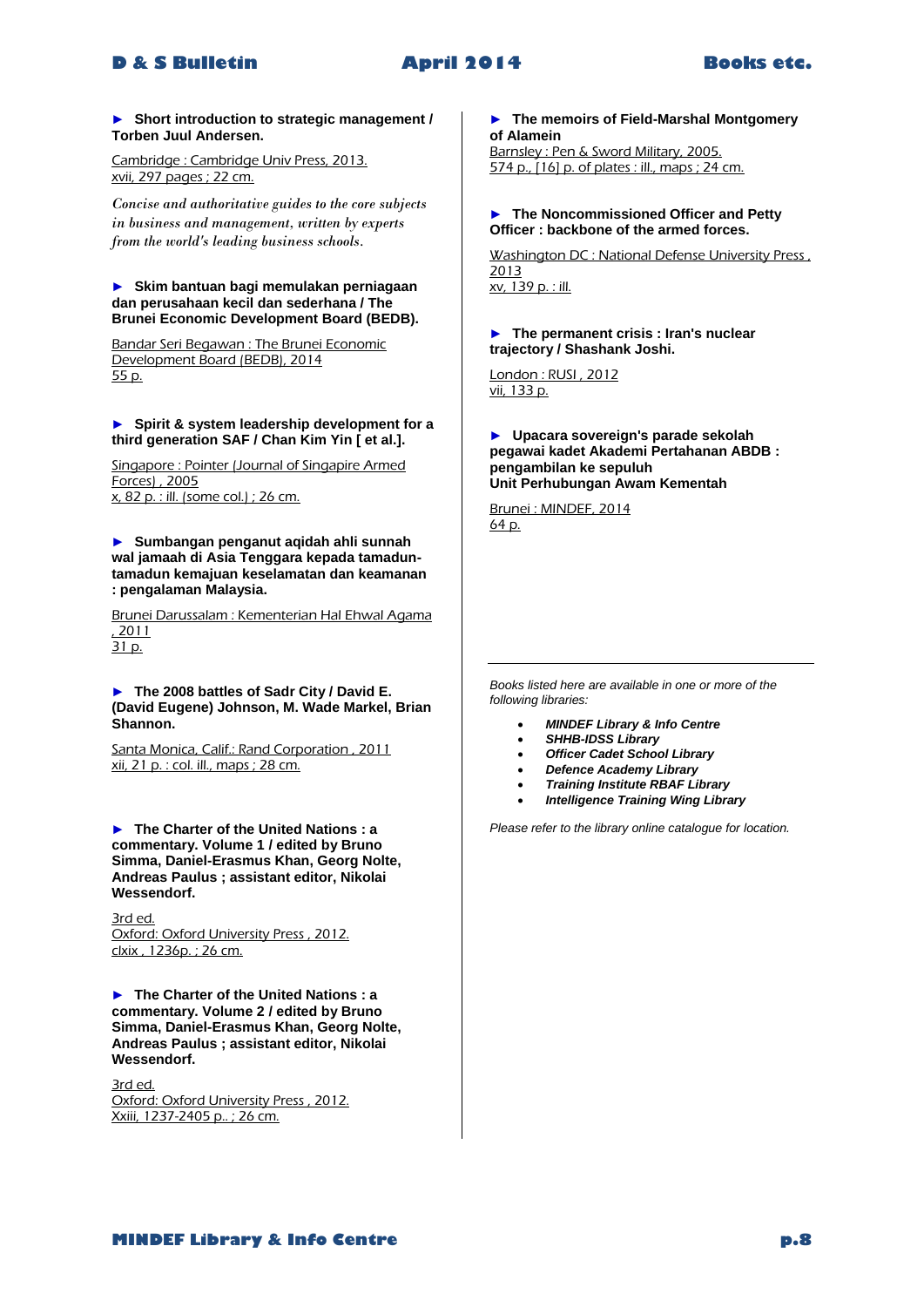# **AIRCRAFT**

### **Special mission aircraft/Roy Braybrook**

Armada International : Vol 38 No 1, February March 2014, pp.46-55 (2)

*Instead of acquiring aircraft developed for specific missions this article suggests that some requirements can be met more efficiently by adding relevant equipment and systems to existing aircraft. This article looks at what can be done and gives examples in various areas.* 

#### **Avionics upgrades: capability beneath the skin/ Nick Brown […et al.].**

Jane's International Defence Review: Vol 47, March 2014, pp.50-55 (120)

*Modular avionics enhancements promise to keep ageing air-craft at the forefront of development and even open up the possibility of new missions. This article takes a look at some key developments.* 

## **AIRPOWER**

#### **Asia eyes latest attack helicopters/ Adlinna Abdul Alim**

Asian Defence Journal: Jan-Feb 2014, pp.14-17 (131)

*Starting its embryonic life as modified standard helicopters fitted with guns and rockets in Indochina and North Africa, known then as helicopter gunships, these flying machines were the forerunner of the modern attack helicopter.* 

# **ASEAN**

#### **US-ASEAN Security Ties/ JM Jamaludin**

Asian Defence Journal: Jan-Feb 2014, pp.4-6(131)

*With an increasingly assertive China in the economic, diplomatic and most notably in the military fronts, the US is seemingly back in the picture and this has been welcomed by much of ASEAN. With Washington continues its strategic pivot towards Asia, ASEAN has proved a vital partner in Asia for the US.* 

# **ASIA PACIFIC**

### **Controlling contested waters.**

Proceedings US Naval Institute : October 2013, pp.48-53 (86)

*Outlines what is meant by sea control then considers how this applies in the Asia Pacific region and particularly the "three seas" that lap the coast of China: the Yellow Sea, the East China Sea, and the South China Sea.* 

#### **The Corps' return to the sea.**

Proceedings US Naval Institute : November 2013, pp.42-46 (86)

*Outlines how the US Marine Corps is responding to America's pivot to the Asia Pacific.* 

#### **Deterring the dragon from [under] the sea.**

Proceedings US Naval Institute : February 2014, pp.22-27 (86)

*The United States should develop a subsurface strategy to minimise the possibility of conflict resulting from China's growing military capabilities.* 

#### **Advancing defence cooperation in the Asia Pacific.**

Military Technology : Vol XXXVIII Issue 2, 2014, p. 48 (38)

*Abridged version of speech given by Singapore's Minister for Defence at the 2013 Shangri-La Dialogue. The speech included efforts to ensure continuing stability in the region alongside its economic growth. Suggests three areas for furthering defence and security cooperation.* 

#### **The United States, the Middle East, and the future of "Asia pivot" / Rizal Sukma.**

The Indonesian Quarterly : Vol 41 No 4, 2013, pp. 221-232 (30)

*Despite only two years ago announcing a long term strategic shift towards Asia, there are concerns in the Asia Pacific that America may find its attention diluted because of domestic problems and events in the Middle East. This article asks what the strategic implications for East Asia might be.* 

#### **ASIAN**

#### **Discovering Asia/ John McKinnon**

New Zealand International Review: Vol 39 No 2, March/April 2014, pp.2-5 (82)

*This article is an edited text of an address Mr McKinnon gave to the NZIIA's Wellington branch on 18 November 2013, where he outlined the work of the Asia New Zealand Foundation in 2013.*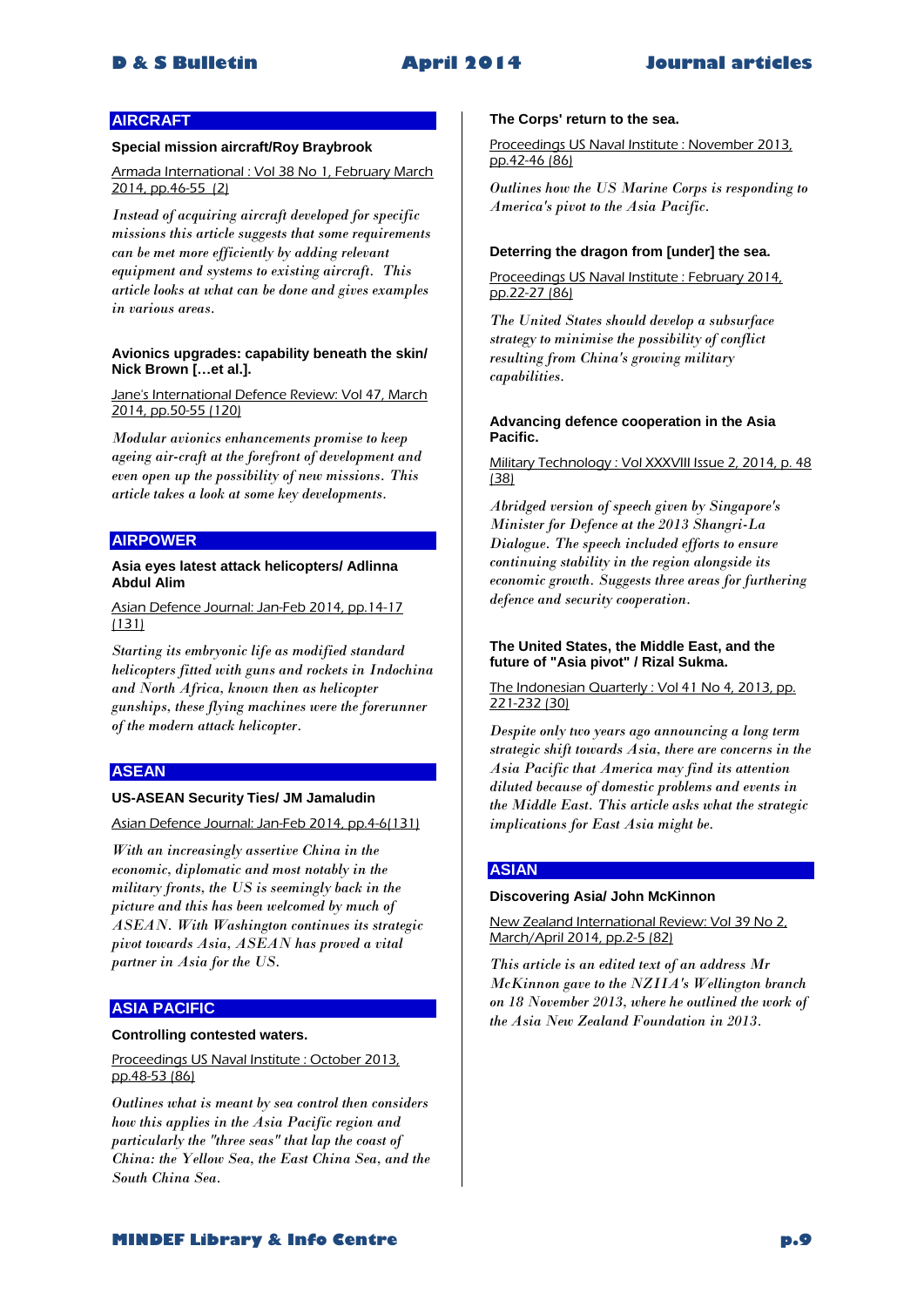# **AUSTRALIA**

### **Lessons learned from down under.**

Proceedings US Naval Institute : February 2014, pp. 28-33 (86)

*Australia is overhauling its amphibious capabilities. This article says American forces could learn from the assessment process Australia is using.* 

#### **Australia's shame/ Ian Lloyd Neubauer**

TIME: Vol.183 No.12, 31 March 2014, p.33 (135)

*This article shows the author's viewpoint on Australia's harsh policy toward asylum seekers that betrays the human-rights values it should stand for.* 

### **BRUNEI**

#### **First Admiral Dato Seri Pahlawan Haji Abdul Halim: Commander, Royal Brunei Navy**

Jane's Navy International: Vol 119, Issue 02, March 2014, pp.42 (124)

*As new maritime risks emerge for the Asia-Pacific region and its nations, the head of Brunei's navy deliberates how his service will improve its own capacity and its ability to work with partners to offset these risks.* 

### **CHINA**

#### **Interview: Air Marshal Sohail Gul Khan/ Alan Warnes**

Jane's Defence Weekly: Vol 51 Issue 4, 22 January 2014, pp.34 (122)

*An interview with the Chairman of Pakistan Aeronautical Complex (PAC) during its 50th PAC ceremony on 18th December 2013 and the final JF-17 Block 1 Thunder fighter aircraft. Thus, announcing the launch of Block 2 production. The events which took place at its Kamra facility, north of Islamabad, marked two key milestones for the programme which is collaboration between China's Chengdu Aircraft Corporation and the Pakistan Air Force-run PAC.* 

#### **PLA Air Force : a force to be reckoned with.**

# Asia Pacific Defence Reporter : Vol 40 No 1, February 2014, pp. 38-41 (9)

*Reports that so far China has relied mainly on Western and Russian engineering for its aircraft in some cases using extensive reverse engineering to create local variants of foreign planes. However given the country's resources, skill at copying can be expected to lead in time to innovation. Discusses* 

*production figures and aircraft types including UAVs, and notes the importance for the latter of China's own GPS system.* 

### **COMMUNICATIONS**

# **Laser communications: light at the end of a long tunnel?/ Jim Oberlin**

Jane's International Defence Review: Vol 47, March 2014, pp.34-35 (120)

*There is a resurgence of interest in the high-data rate potential of laser communications. However, atmospheric and engineering constraints still remain as substantial challenges.* 

#### **JP 2069 high grade cryptograpihc equipment / Geoff Slocombe.**

#### Asia Pacific Defence Reporter : Vol 40 No 2, March 2014, p.26-27 (9)

*Discusses Australia's long term defence Joint Project 2069 which in its current phase is concerned with high level cryptography.* 

# **CYBER SECURITY**

#### **The growing cyber threat / Kym Bergmann.**

Asia Pacific Defence Reporter : Vol 40 No 2, March 2014, pp.12-13 (9)

*Overview of recent developments in cyber warfare. What governments can do has to be tempered by recognition of the possible retaliation they might suffer as a consequence. At the everyday level threats such as ransomware are becoming ever more sophisticated; the article suggests that in addition to trying to prevent attacks organisations will need to pay more attention to recovering from them.* 

#### **Cyber security : defence information assurance / Geoff Slocombe.**

#### Asia Pacific Defence Reporter : Vol 40 No 2, March 2014, pp.14-17 (9)

*Australia is investing heavily to maintain security of its defence information systems, projects, and information contents to protect what it sees as its regional technological advantage.* 

# **DEFENCE EQUIPMENT & TECHNOLOGY**

**Weight-performance-cost : the golden triangle of transparent armour solutions / Paolo Valpolini.**

Armada International : Vol 38 No 1, February March 2014, pp.16-25 (2)

*Review of recent trends in armoured glass for military vehicles.*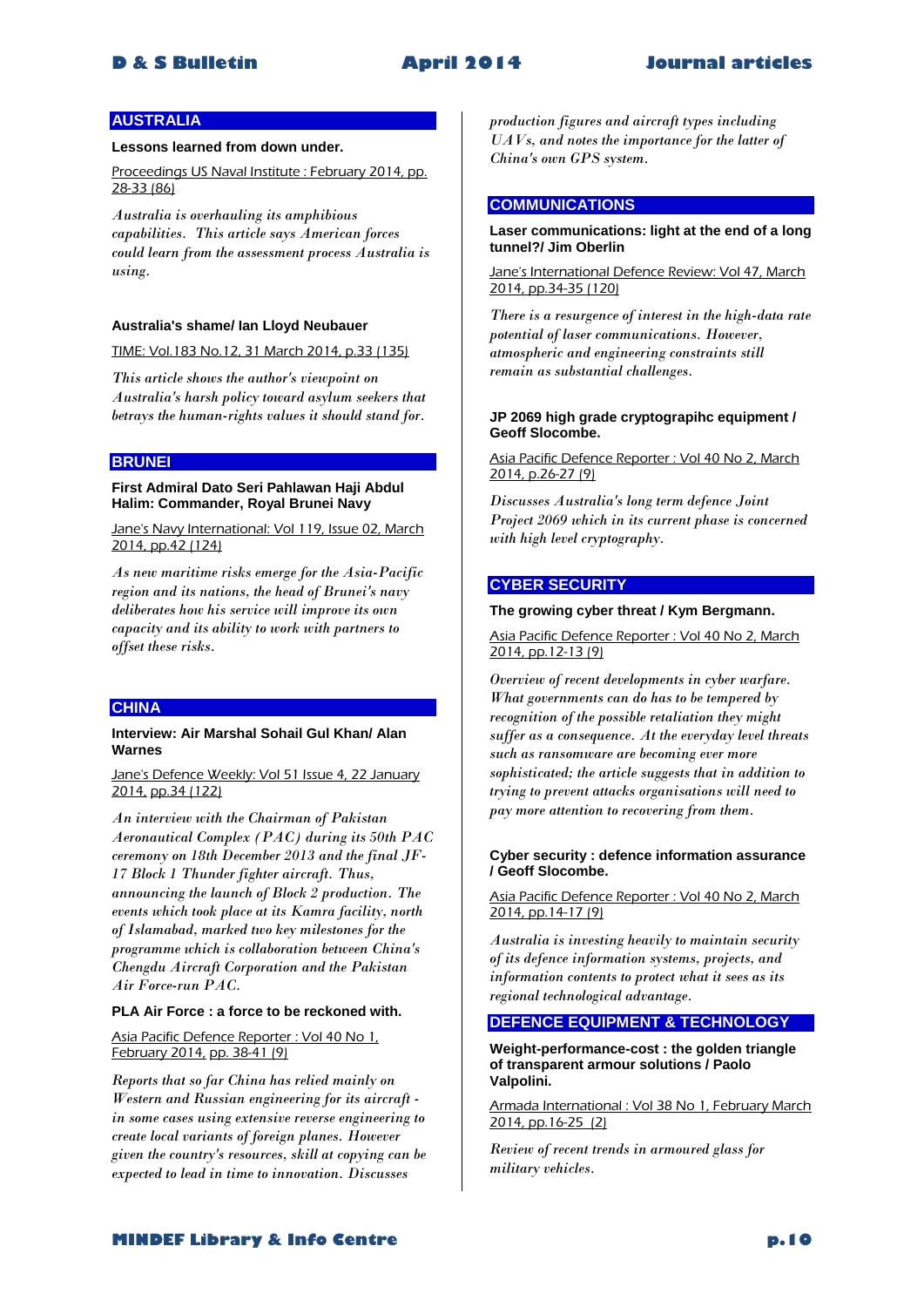#### **Lights on a turning point.**

Armada International Compendium : 2014, 34 p.

*Supplement to Armada about light armoured vehicles that notes the benefits offered by their size and versatility. Describes a variety of new products and includes a fold-out brief guide to 32 different models.* 

# **DEFENCE INDUSTRY**

#### **The US and Canadian defence industries.**

Asian Defence Journal: Jan-Feb 2014, pp.28-30 (131)

*Making weapons has become a US specialty. The US is still at the top of the five largest suppliers of major conventional weapons during 2008-2012. Meanwhile, Canada's aerospace and defence industry has tripled in terms of global market share in the last 20 years.* 

# **ECONOMICS**

#### **China's changing impact on regional manufacturing.**

Asia Monitor Southeast Asia Vol 1 Vol 24 Issue 10, October 2013. p.8 (49)

*China is changing from low skill low technology to high-skill high-tech manufacturing, is experiencing rising wages, and has to cope with an ageing population. This report looks at the impact this will have in the region; Northeast Asia will experience more direct competition from China, meanwhile some Southeast Asian countries are expected to benefit from some relocation of lower end manufacturing out of China, a process described as China-plus-one.* 

#### **South East Asia standing tall.**

Asia Monitor Southeast Asia Vol 1 : Vol 24 Issue 2, February 2013, p.8. (49)

*Report on SE Asia's economic prospects in 2013. These are considered to be positive as monetary policy, rising wages, and political stability all support growth.* 

# **ELECTRONIC WARFARE**

#### **Integrated masts and EW : present and future solutions in Europe / Luca Peruzzi.**

Journal of Electronic Defense : Vol 37 No 2, February 2014, pp. 24-31 (70)

*Modern combat ships have to accommodate numerous different electronic systems and dedicated antennas (as many as fifty in one ship according to this article each with its own discrete function surveillance, communications, EW, SIGINT,* 

*threat identification, fire control systems and navigation. All these require space both above and below deck. The article describes efforts being made to improve integration and consolidation with the aims of acheiving multi-functionality and reducing the number of antennas and sub-systems. Decribes developments from Netherlands, Spain, France, Italy, Turkey, Germany and UK.* 

# **Simulation : practice makes perfect / H Bryon Green.**

Journal of Electronic Defense : Vol 37 No 2, February 2014, pp. 33-36 (70)

*Describes the problems caused in the electromagnetic spectrum by data overload, lack of interoperability, and varying degrees of system autonomy. Then discusses how the latest generation of simulation systems can help to resolve these problems for training purposes.* 

# **FLYING**

**New Zealand awards new pilot training capability contract to Beechcraft / Geoff Slocombe.**

Asia Pacific Defence Reporter : Vol 40 No 2, March  $2014$ , p. $28-30(9)$ 

*The first trainees under New Zealand's recently announced military pilot training system are expected to begin in 2016. Eleven Beechcraft T-6C aircraft plus simulators and other products and services are part of the \$154million package.* 

# **INDIA**

#### **Coast control/ Shishir Upadhyaya**

Jane's Defence Weekly: Vol 51 Issue 4, 22 January 2014, pp.24-30 (122)

*India has taken significant steps to build up its coastal security infrastructure following the 2008 terrorist attacks in Mumbai.* 

#### **India's naval buildup gains steam.**

Proceedings US Naval Institute : October 2013, pp.88-89 (86)

*Discusses India's naval developments particularly the new Vikrant carrier launched August 2013, and Arihant its first locally built nuclear submarine.*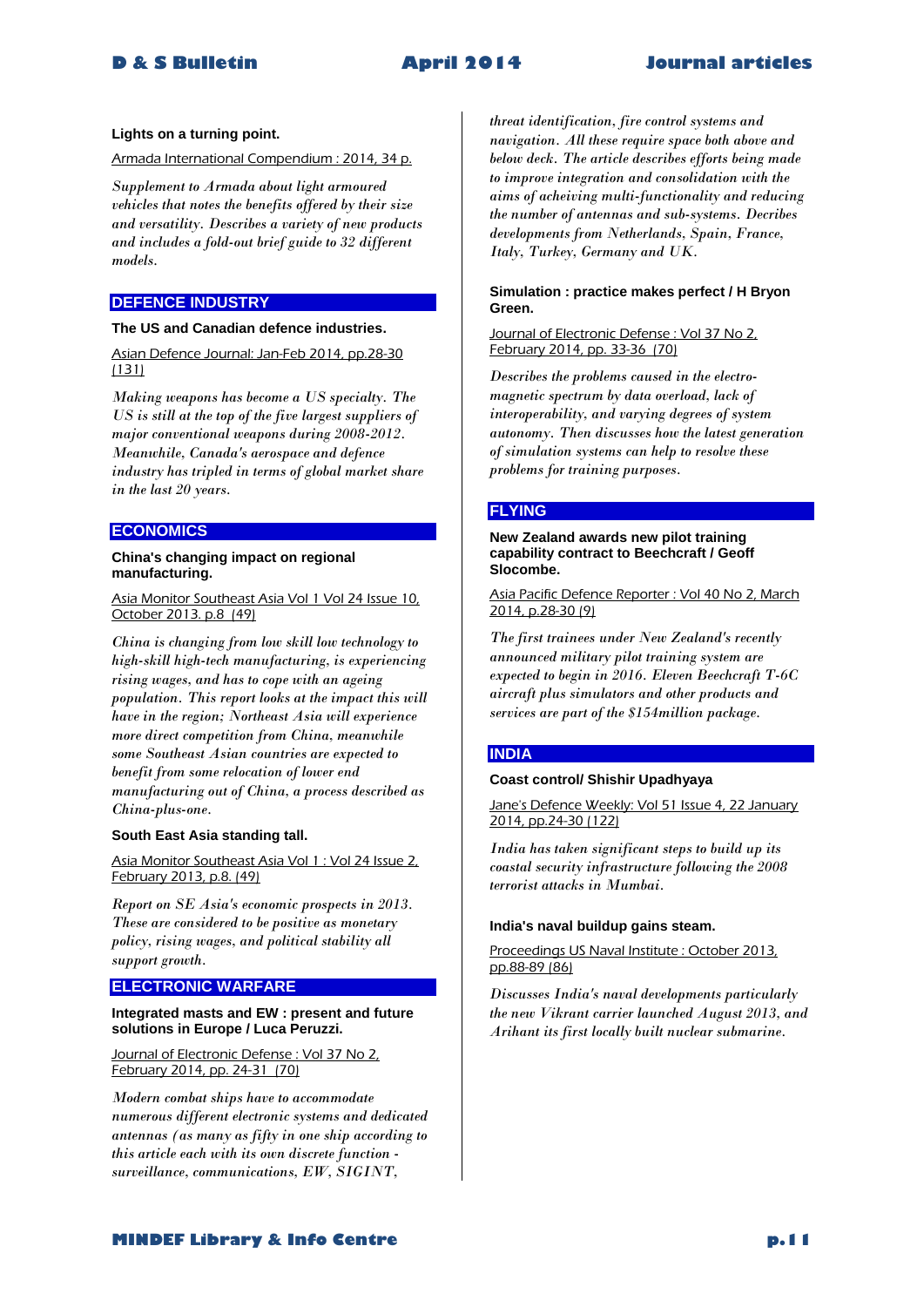#### **The Indian Army : big steps in plugging the gaps along the China and Pakistan border.**

Military Technology : Vol XXXVIII Issue 2, 2014, pp.27-33 (38)

*Review of the Indian Army's procurement and development plans.* 

# **INDONESIA**

#### **Indonesia, Japan agree to '2+2' meetings/ Kosuke Takahashi**

Jane's Defence Weekly: Vol 51 No 11, 12 March 2014, p.16 (122)

*The foreign ministers of Japan and Indonesia have agreed to hold '2+2' foreign and defence ministerial talks as soon as possible to strengthen the two nations' comprehensive strategic partnership - a move that appears to suggest the countries are moving to counter Chinese advances into the Pacific.* 

#### **Reform of the Indonesian civil service : keeping up with decentralization / Prijono Tjiptoherijanto.**

The Indonesian Quarterly : Vol 41 No 4, 2013, pp. 233-247 (30)

*Indonesia's public sector has about 3.74 million staff. This article provides a historical overview and then looks at the efforts being made to promote reform, improve efficiency and effectiveness, and enhance accountability. All this is being done while also moving towards more localisation.* 

#### **The implementation of the National Community Empowerment Program in West Borneo / Hasan Almutahar.**

#### The Indonesian Quarterly : Vol 41 No 4, 2013, pp.248-275 (30)

*Using the case of West Borneo this article describes how Indonesia is trying to improve local community participation in development with a view to not only achieving local effects but also to provide feedback to regional and national level which can then be used to adjust policies.* 

# **INSURGENCY & COUNTERINSURGENCY**

#### **Outside support for insurgent movements / Daniel Byman.**

Studies in Conflict & Terorrism : Vol 36 No 12, December 2013, pp 9 981-1004 (114)

*Discusses the importance of the international dimension in support for insurgencies, and considers costs and risks of four categories of such support: from states, diasporas, refugees, and other*  *insurgencies. Also considers why such support is difficult to stop. Concludes by considering external support in the case of the conflict in Syria.* 

# **JAPAN**

#### **Bucking the trend: Japan produces a lighter tank for the JGSDF/ R.M. Ogorkiewicz**

Jane's International Defence Review: Vol 47, March 2014, pp.32-33 (120)

*Japan has developed a lighter, more deployable tank to replace the Type 74 and Type 90. The vehicle will also serve alongside a Centauro-like wheeled directfire vehicle.* 

# **LEADERSHIP**

#### **Triggering innovation and initiative.**

Proceedings US Naval Institute : November 2013, pp.70-74 (86)

*2013 Leadership Essay Contest winning entry. Identifies two types of leader: pile drivers who use pressure to achieve results but need to maintain close contact with all details, and environmentalists who empower subordinates to be innovative and use their initiative. If the US Navy's primary requirement is getting things done then either kind of leader will do, but as a means of developing future leaders the enabler's legacy is likely to be better.* 

# **MALAYSIA**

#### **The disappearance of Flight 370/ Hannah Beech and Nikhil Kumar**

TIME: Vol.183 No.12, 31 March 2014, p.14-19 (135)

*This article takes a look and analyse how the Malaysia Airlines jet slipped through the world's web of surveillance.* 

# **MARITIME SECURITY**

# **The new knowledge network / Rob Parker ...[et al.].**

#### Proceedings US Naval Institute : October 2013, pp.24-29 (86)

*Collaboration and coordination are essential to ensure that incidents either do not occur (nonevents), or are contained early enough to "substantially mitigate negative consequences". This paper considers the maritime environment, the multiplicity of agencies and information sources, the opportunities offered by social media, and the need to move away from rigid hierarchical command and control systems. The paper also features historical examples of cooperation that worked (breaking Enigma code) and one that did not (Pearl Harbor).*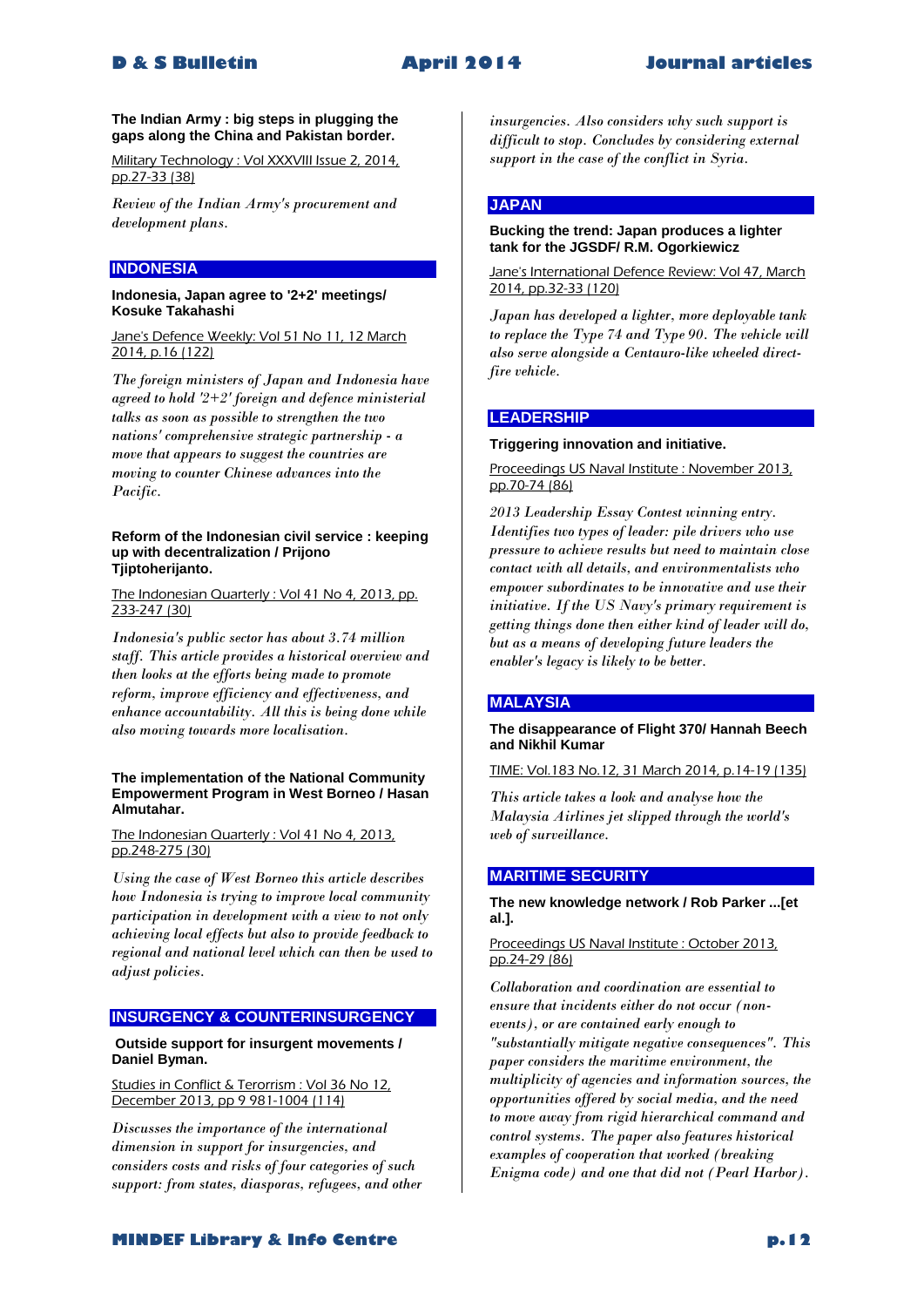# **MILITARY ART & SCIENCE**

#### **A2/AD : the death knell for amphibious operations?**

Proceedings US Naval Institute : February 2014, pp.22-27 (86)

*There have been suggestions that Anti Access Area Denial (A2/AD) means that amphibious operations will no longer be possible. This article explains, with the help of historical examples, why the US Marine Corps will rise to the challenge and will continue to undertake such operations.* 

#### **MISCELLANEOUS**

**Travelers' thrombosis / Raymond V Johnson ...[et al.].**

Aviation, Space and Environmental Medicine : Vol 85 No 2, February 2014, pp.191-194 (62)

*Venous thromboembolism is widely, but incorrectly, assumed to be a feature only of air travel. This paper reports that any form of travel transport in which an individual is immobile for over 4 hours can predispose to thrombosis, thus the term 'travellers' thrombosis' is considered more appropriate.* 

#### **The unruled world: the case for good enough global governance/ Stewart Patrick**

Foreign Affairs: Vol 93 No 1 January/February 2014, pp 58-73 (76)

*International cooperation is increasingly taking place outside formal institutions, as frustrated actors turn to informal groups and ad hoc venues. The resulting clutter may be unsightly, but it's here to stay – so the challenge is to make it work as well as possible.* 

### **The next security frontier.**

Proceedings US Naval Institute : October 2013, pp.30-35 (86)

*Assessment of the implications of climate change, together with a look at strategies that will be needed to cope with them.* 

#### **Not extinct any time soon: the MBT market/ Peter Donaldson**

Asian Defence & Diplomacy: Vol 21, Jan/Feb 2014, pp.6-9 (130)

*Amid the constant debate questioning the relevance of the main battle tank, the world's militaries continue to buy and upgrade them.* 

**Hiding behind mission command: how the fear of micromanagement prevents leader involvement in detailed planning./ Brian J. Harris**

#### The Cavalry & Armor Journal : Vol 4 No 4, Oct-Dec 2013, pp.42-44 (64)

*The part about mission orders within the definition of mission command seems to be the point lost upon many officers and noncommissioned officers leading at the company and lower field-grade level. There are six principles to mission command, with mission orders being one of them. This article goes on to define mission orders which will be broken down and discussed further.* 

# **MISSILES**

#### **AEGIS : a continuum of excellence.**

Proceedings US Naval Institute : February 2014, pp. 46-51 (86)

*Provides a short history of America's Aegis weapon system, starting with its successful destruction in 2008 of an out-of-control satellite beyond the earth's atmosphere.* 

#### **MYANMAR**

#### **Myanmar declares \$2.4 bn defence budget for 2014/ Jon Grevatt**

Jane's Defence Weekly: Vol 51 Issue 4, 22 January 2014, pp.20 (122)

*Myanmar's military government has proposed a defence budget of MMK2.36 trillion (USD2.39 billion) for 2014, according to local media reports.* 

# **NATO**

#### **NATO summit to look at Afghanistan and beyond/ Brooks Tigner**

#### Jane's International Defence Review: Vol 47, March 2014, pp.5 (120)

*NATO leaders are to gather for their next summit in South Wales, UK in September 2014 with the alliance's activities in Afghanistan expected to dominate the headlines. However, the meeting's two other agenda topics – capability development and linking partner countries for future operations, are the more strategic issues weighing on NATO's long term prospects.*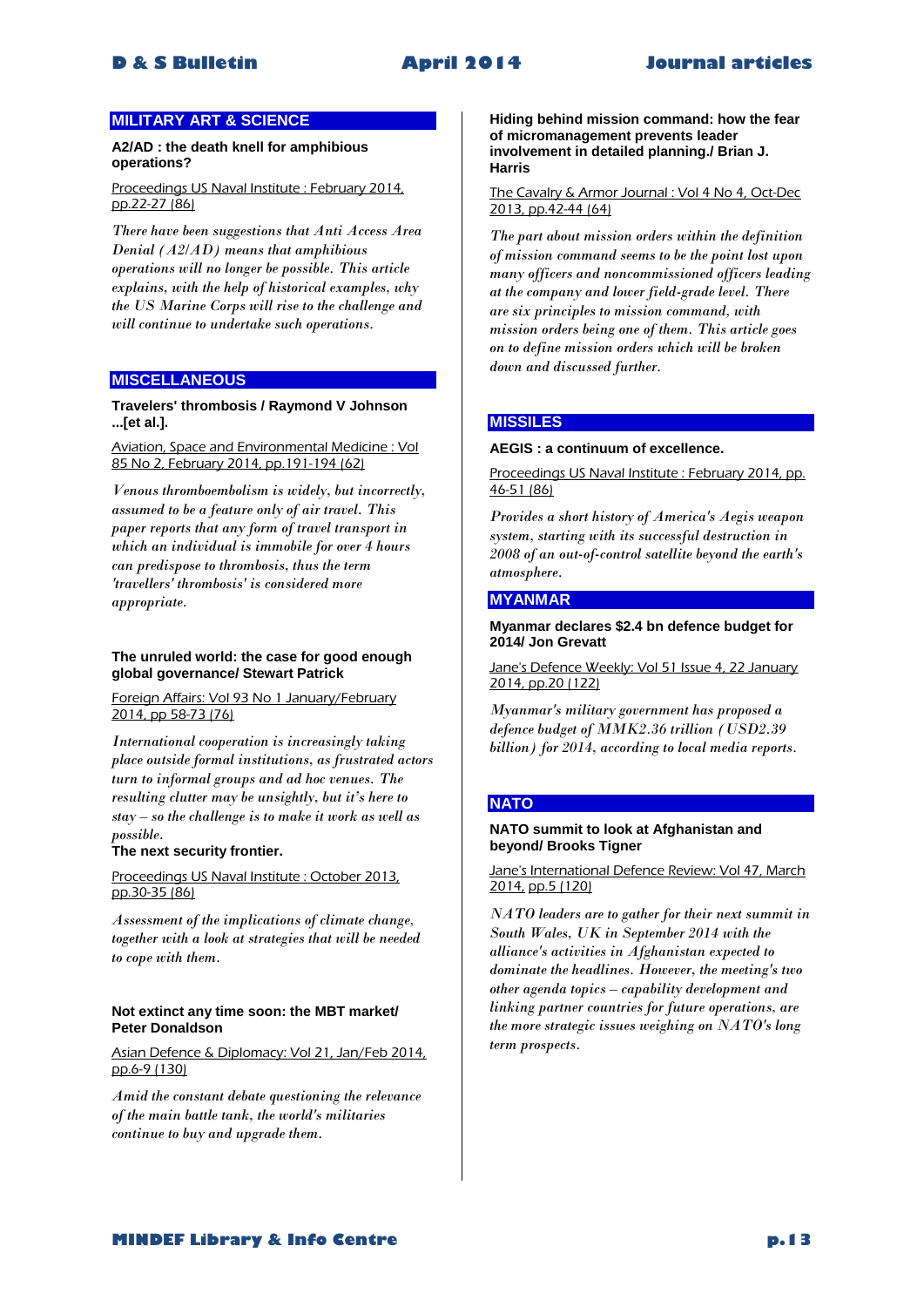#### **NATO steps up co-operation with Ukraine, lowers it with Russia/ Brooks Tigner**

Jane's Defence Weekly: Vol 51 No 11, 12 March 2014, p.05 (122)

*NATO and Ukraine are stepping up their military and political co-operation in the face of "the gravest threat to European security" in a quarter century, NATO Seceratry General Anders Fogh Rasmussen has said.* 

# **NAVAL**

#### **Naval Surface-to-Air Missiles: defending capital ships/ MF Kamaruddin**

Asian Defence Journal: Jan-Feb 2014, pp.20-22 (131)

*While radar and armour stand as passive defence measures, the equipment of stronger firepower onboard ships ensures an ability to generate offensive measure against not only aerial threats, but also against surface and underwater threats.* 

# **NAVAL WEAPONS**

### **China's carrier killer : threat and theatrics / Otto Kreisher.**

Air Force Magazine : Vol 96 No 12, December 2013, pp.44-47 (58)

*Considers whether China's DF-21D ant-ship ballistic missile is a game-changing A2/AD weapon or one for which counter measures either already exist or can soon be developed.* 

# **NUCLEAR WEAPONS**

#### **The future of the nuclear order / Scott D Sagan.**

Current History : Vol 113 No 759, January 2014, pp.23-25 (20)

*Considers whether restraint since 1945 concerning use of nuclear weapons is any guide to the future, particularly in view of the slow but apparently inexorable proliferation of nuclear capabilities.* 

# **PEACE**

#### **The waning of warfare / Bruce Russett.**

#### Current History : Vol 113 No 759, January 2014, pp.30-32 (20)

*Since the end of the Second World War there has been a significant decline in armed conflict. This is said to be due mainly to the increase in numbers of democratic states which act as one of many inputs (others include international organizations, trade and economic development, international law) to a self reinforcing system.* 

# **PEACE OPERATIONS**

#### **Let's get serious about peacetime ops.**

# Proceedings US Naval Institute : October 2013, pp.54-58 (86)

*To be ready for peace operations the US Navy needs to develop relevant theory, doctrine, and training which recognise the differences between peace operations and war missions.* 

# **PERFORMANCE OPTIMISATION**

**Integrating the human into the total system : degradation of performance under stress / Steven Kornguth ... [et al.].**

Naval Engineers Journal : Vol 125 No 4, December 2013, pp.85-90 (40)

*Report of study to identify effect of total sleep deprivation of 24 to 36 hours on ability to perform complex decision making and target identification. Includes methods and findings.* 

# **PHILIPPINES**

#### **PN plans to acquire surplus US ships/ 2014**

Jane's Defence Weekly: Vol 51 Issue 4, 22 January 2014, pp.16 (122)

*The Philippines military is seeking to procure two former US naval vessels under an agreement with the United States that will seek to boost the Philippine Navy's (PN's) maritime awareness and capability at sea.* 

### **Philippine DND eyes missile-capable MPACs/ Rahmat Ridzwan**

#### Jane's Defence Weekly: Vol 51 Issue 10, 05 March 2014, pp.20 (122)

*The Philippine Department of National Defense (DND) is to bolster the country's maritime defences by acquiring three multipurpose attack craft (MPACs) with missile launch capabilities.* 

# **PIRACY**

#### **Lessons from the Somali pirate experience**.

Proceedings US Naval Institute : February 2014, pp. 76-78 (86)

*Short review of counter-piracy measures which lists four practical lessons, and notes that the problem appears to be declining off Somalia but increasing elsewhere in the world.*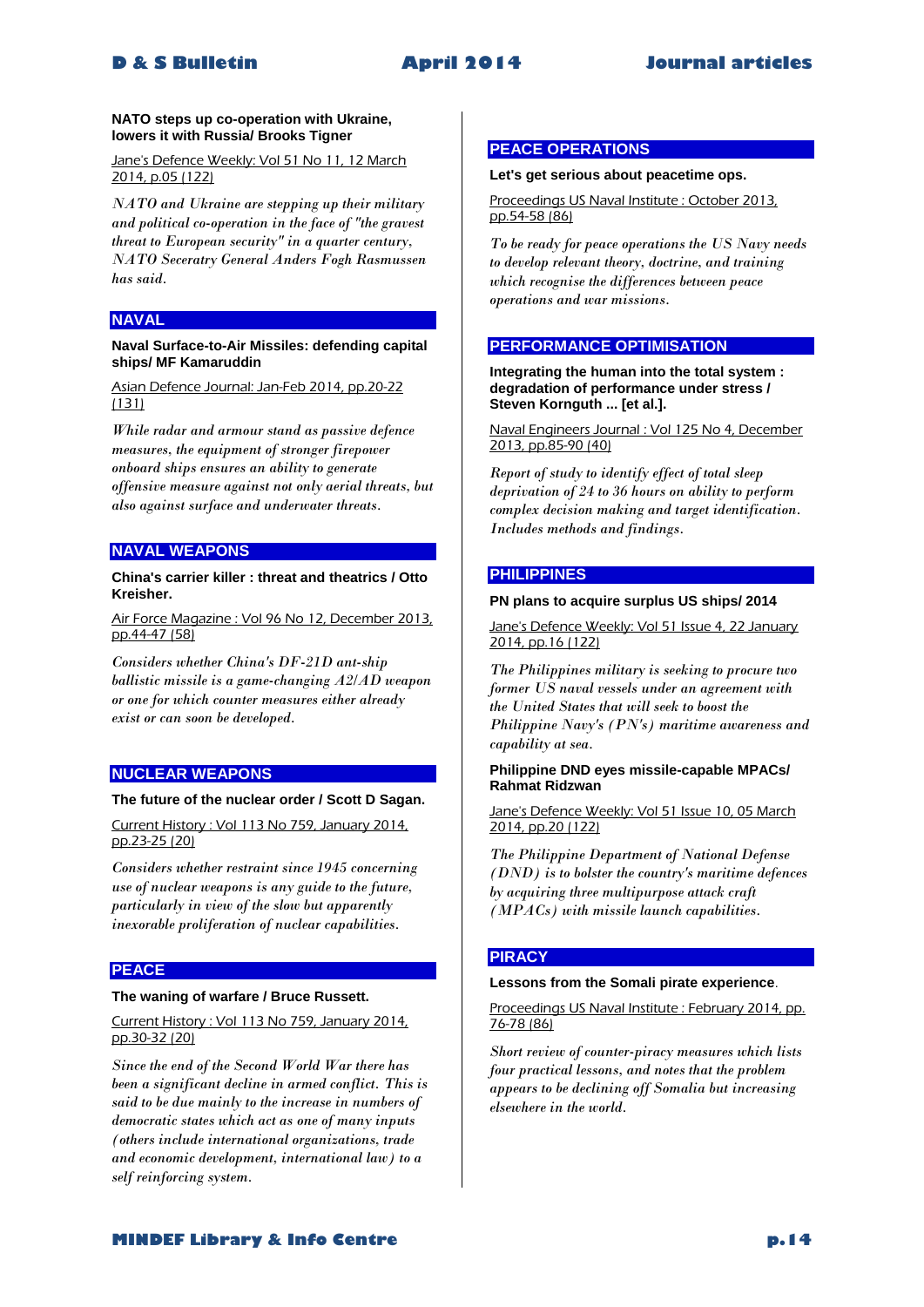# **POLITICS**

#### **The next democratic century / Larry Diamond.**

Current History : Vol 113 No 759, January 2014, pp.8-11 (20)

*Argues that in the twenty-first century democracy will continue to spread as the preferred form of government and that growing education leading to psychological and social changes "will undermine the legitimacy of authoritarian rule". Suggests for example that Asia could become mainly democratic within a decade.* 

# **POPULATION**

#### **The human population unbound / Nicholas Eberstadt.**

#### Current History : Vol 113 No 759, January 2014, pp. 43-46 (20)

*The population of the world quadrupled between 1900 and 2000, a rise primarily due to improved health and nutrition. Over the same period birth rates have declined dramatically so that now some 80 countries, which between them contain about half the human population, already have birth rates below replacement rates. The article considers whether these trends will continue and what implications there might be if they do.* 

### **PORTS AND HARBOURS**

# **The hunt for harbour intruders.**

Armada International : Vol 38 No 1, February March 2014, pp.36-44 (2)

*Overview of systems designed to protect ports and harbours against underwater attacks.*  **RUSSIA**

**Russo-Ukrainian tensions threaten industrial fallout/ Guy Anderson**

Jane's Defence Weekly: Vol 51 No 10, 05 March 2014, p.24 (122)

*Troubled relations between Russia and Ukraine could affect military aerospace co-operation between the two countries and the reliance of the Russian Navy on Ukrainian yards.* 

#### **Russian aircraft production and implications for Asia-Pacific - part 1.**

Asia Pacific Defence Reporter : Vol 40 No 1, February 2014, pp. 30-32 (9)

*Review of Russia's military aircraft industries and the Asia Pacific countries that operate them. The second part of the article will be about helicopters.* 

#### **Analysis: Russia holding whip hand in Crimea/ Bruce Jones**

Jane's Defence Weekly: Vol 51 No 11, 12 March 2014, p.04 (122)

*The immediate future of Russian armed operations in Crimea and Ukraine depend on political rather than exclusively military issues.* 

#### **Old world order: How geopolitics fuels endless chaos and old-school conflicts in the 21st century/ Robert D. Kaplan**

TIME: Vol.183 No.12, 31 March 2014, p.20-25 (135)

*The visceral reaction of many pundits, academics and Obama Administration officials to Russian President Vladimir Putin's virtual annexation of Crimea has been disbelief bordering on disorientation.* 

# **SEARCH & RESCUE**

**Researches on the Williamson Turn for Very Large Carriers / Zhang Zianku ... [et al.].**

Marine Engineers Journal : Vol 125 No 4, December 2013, pp.129-135

*The Williamson Turn is the standard method for turning a ship round to retrace its own wake to rescue a person who has gone overboard. However it does not work with VLC vessels (over 190000 dwt). This article describes with calculations a variation to the procedure which could be used by VLCs. A table provides data for eight different size vessels used in the research.* 

# **SHIP BUILDING**

#### **Lesson learned : aluminum is tricky.**

Naval Engineers Journal : Vol 125 No 4, December 2013, pp.53-59 (40)

*The US Navy's new Joint High Speed Vessels have highlighted the difficulties of using aluminium (US: Aluminum) in ship construction.* 

#### **The ONR Ship Structural Reliability Program / Robert A Sielski ... [et al.].**

#### Naval Engineers Journal : Vol 125 No 4, December 2013, pp.61-84 (40)

*Describes the US Office of Naval Research work on the science and technology of ship structures which aims to develop technologies to monitor whole life cycle performance of ship structures with particular reference to the use of aluminium.*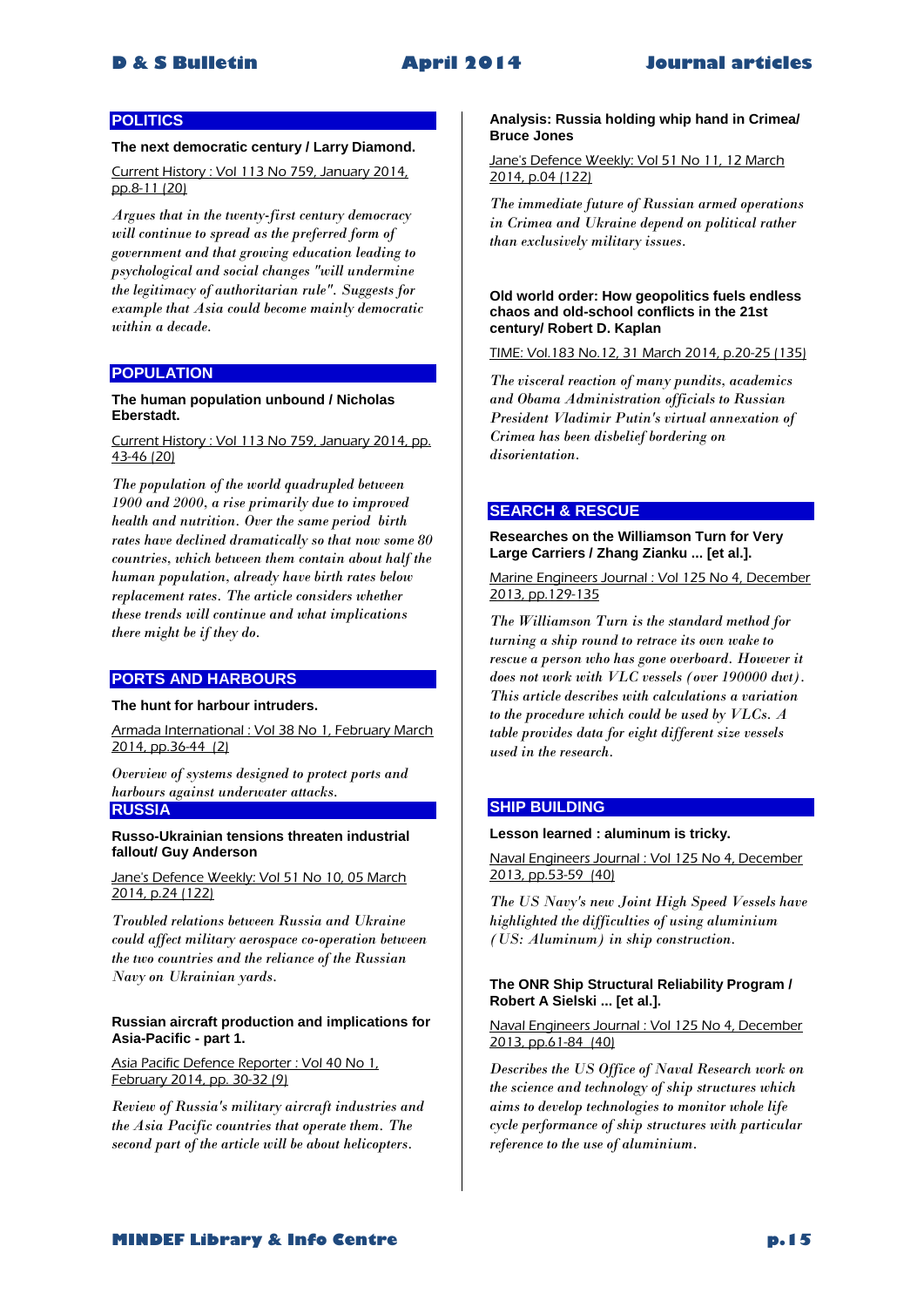### **SHIPS**

#### **JHSV-1 'spearheading' joint high speed ops.**

Naval Engineers Journal : Vol 125 No 4, December 2013, pp.43-51 (40)

*Describes the US Navy's new Joint High Speed Vessel. This is a catamaran style vessel "with core crews of only 22 civilian mariners, these speedy ships can transport more than 300 troops and their equipment in full load condition out to 1200 nautical miles at 35 knots". The JHSV draws less than thirteen feet fully loaded which opens access to ports and waterways that would be too shallow for traditional design ships. Describes potential missions and includes some technical data.* 

# **SINGAPORE**

**Singapore boosts defence budget to SGD12.56 bn/ Jon Grevatt**

Jane's Defence Weekly : Vol 51 No 10, 05 March 2014, p.23 (122)

*Singapore has announced a 2014 defence budget of SGD12.56 billion (USD9.93 billion) – a 3.2% increase over spending in 2013.* 

#### **Defence for and from Singapore : punching above its weight.**

Military Technology : Vol XXXVIII Issue 2, 2014, pp. 50-57 (38)

*Describes the capabilities of Singapore's armed forces and also of its defence industries.* 

#### **The Republic of Singapore Air Force/ Marhalim Abas**

#### Asian Defence Journal: December 2013, pp.28-29 (131)

*Being the youngest air force in the region, the Republic of Singapore Air Force (RSAF) is widely regarded as one of the most capable and bestequipped air force in the region, if not in Southeast Asia. The high reputation has also placed the RSAF on par with the more prodigious air forces of the continent.* 

#### **Top brass interview: Major General Hoo Cher Mou, Chief of Air Force, Singapore**

Asian Defence Journal: Jan-Feb 2014, pp.10-12 (131)

*In conjunction with Singapore Airshow 2014, ADJ poses a series of questions to Chief of Air Force Maj Gen Hoo Cher Mou focusing on some of the top* 

*priorities of the RSAF such as defence capability, future growth path and regional commitments*.

# **SMALL ARMS**

#### **Lethality and range vs mobility : the small arms ammo dilemma / Paolo Valpolini.**

Armada International : Vol 38 No 1, February March 2014, pp.26-34 (2)

*The debate about the relative merits of 7.62 mm and 5.56 mm ammunition has resurfaced as a result of experience in Afghanistan. This article describes recent developments in small arms ammunition design and technology including environmental considerations.* 

#### **Ammunition update pt. 2 : less-lethal/small calibre ammunition.**

Military Technology : Vol XXXVIII Issue 2, 2014, pp.42-45 (38)

*Describes new less-lethal products which are mainly designed for 12 gauge shotguns and 40mm grenade launchers.* 

# **SOFT POWER**

#### **The information revolution and power / Joseph S Nye, Jr.**

#### Current History : Vol 113 No 759, January 2014, pp.19-22 (20)

*By 2020 more than 60% of the world's population is expected to be online. More people will have access to more information than ever before as well as the means to communicate globally. Governments will not dominate this new arena and soft power will be increasingly important. However, as China and Russia need to learn, soft power is not synonymous with propaganda or nationalism.* 

# **SOUTH KOREA**

#### **T-50 goes for gold.**

Asia Pacific Defence Reporter : Vol 40 No 1, February *2014, pp. 42-43 (9)*

*South Korea's T-50 Golden Eagle supersonic trainer and light fighter jet is attracting international customers among whom are Indonesia and the Philippines.*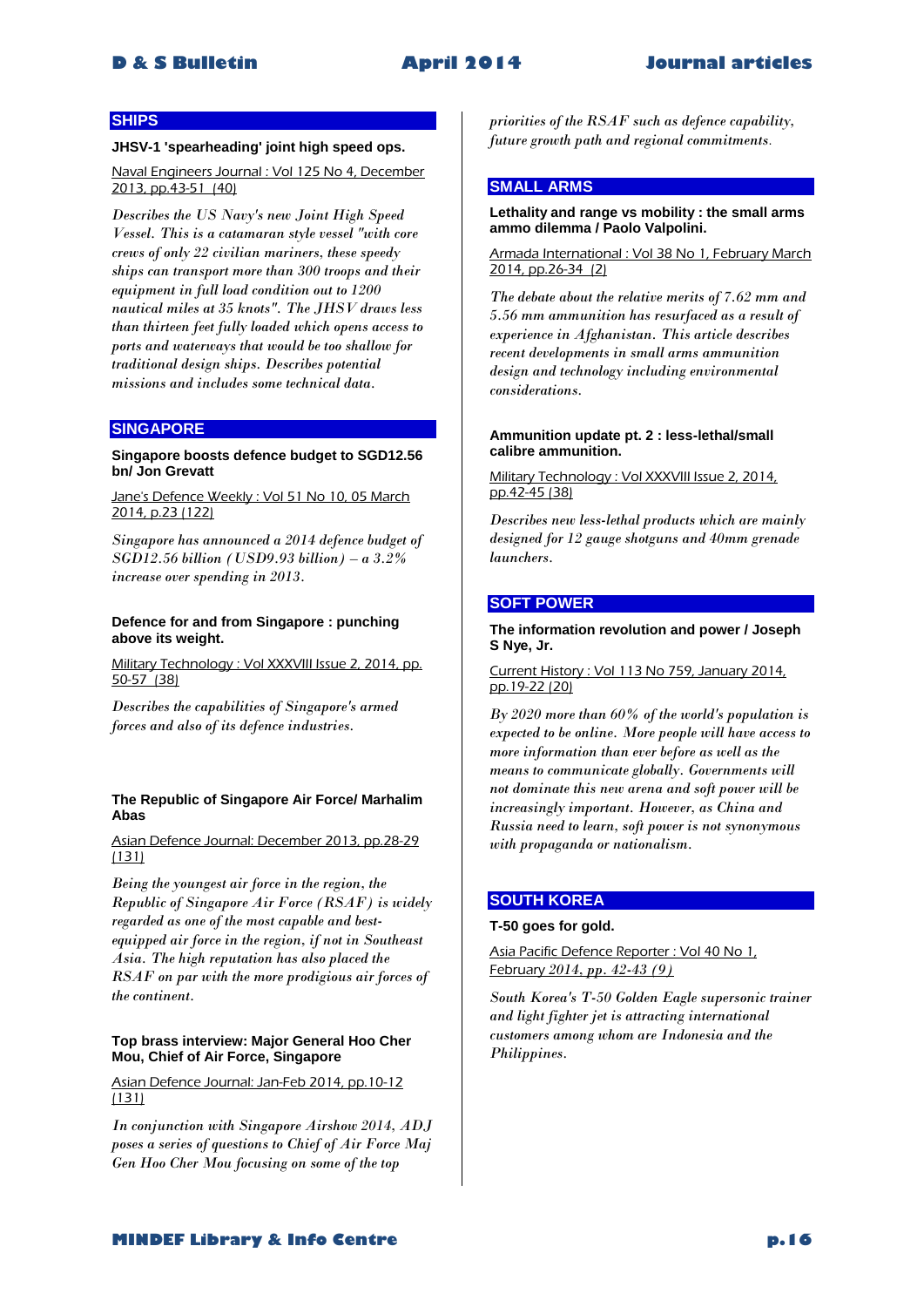# **SOUTHEAST ASIA**

**Indonesia and the Philippines: a tale of two archipelagoes/ Karen Brooks**

Foreign Affairs: Vol 93 No 1 January/February 2014, pp.37-44 (76)

*Indonesia confronts a host of political challenges, and a crucial election in 2014 will determine whether it delivers on its promise or returns to stagnation. Meanwhile, the nearby Philippines, now an outsourcing powerhouse, has been racing ahead under the stewardship of President Benigno Aquino III.* 

# **The Mekong Region/ Thitinan Pongsudhirak**

Foreign Affairs: Vol 93 No 1 January/February 2014, pp 45-50 (76)

*The Southeast Asian countries that line the Mekong River -- Cambodia, Laos, Myanmar, and Vietnam, along with China's southern Yunnan Province - are finally fending for themselves, and then some. As trade barriers fall and borders open up, the region's growth depends on an improving transportation network and overdue political reforms.* 

**Japan, ASEAN sign equipment collaboration agreement / John Grevatt.** Jane's defence Weekly : Vol 51 No 9, 26 February

2014, p.15 (122)

**Love your neighbors? : crisis in Indonesia-Australia relation and the new ASEAN chairmanship / Lina A Alexandra and Katrina S Gonzalez.**

The Indonesian Quarterly : Vol 41 No 4, 2013, pp.291-302 (30)

*Considers implications for Indonesia of two different regional developments: first Australia's new tough anti-illegal immigrant policy, and second Brunei's successful chairing of ASEAN in 2013.* 

# **TERRORISM**

**Al Qaeda's twenty-year strategic plan : the current phase of global terror / Martin Rudner.**

Studies in Conflict & Terorrism : Vol 36 No 12, December 2013, pp 9 53-980 (114)

*Makes the case that al-Qaeda is pursuing a plan of seven phases over 20 years which ought to conclude in definitive victory by the year 2020. Suggests that al-Qaeda ideology continues to pose a serious threat albeit one which has become more diffuse as a result of increasing counterterrorism measures.* 

**Terror and its limits : the historical understanding of terrorist movements, states and tribes in an age of cultural anxiety / Paul B Rich.** 

Studies in Conflict & Terorrism : Vol 36 No 12, December 2013, pp 1025-1044 (114)

*Review article which addresses the role of the state in terrorism and in the ending of terrorism. The article draws on three recent publications to illustrate the theme, these are: The foundations of modern terrorism, by Martin A Miller, Cambridge University Press, 2013; An intellectual history of terror, by Mikkel Thorup, Routledge, 2010; and The thistle and the drone, by Akbar Ahmed, Brookings Institution Press, 2013.* 

#### **The long view of terrorism / Martha Crenshaw.**

Current History : Vol 113 No 759, January 2014, pp.23-25 (20)

*Traces the long history of terrorism and points out that terrorism seems most likely to occur when "states are strong enough to exert repression that creates grievances". Also military force is not an effective response to terrorism.* 

### **UNITED KINGDOM**

#### **UK set for GEOINT capability/ Robin Hughes**

Jane's International Defence Review: Vol 47, March 2014, pp.6 (120)

*The UK Ministry of Defence is expected to declare full operational capability (FOC) of its initial (Tranche 1) Field Deployable Geospatial Intelligence (FDG) resource in March 2014, subsequent to completion of necessary user training.* 

### **UNITED NATIONS**

#### **Education**

#### UN Chronicle : Volume L no 4, December 2013. 47 p. (51)

*Special issue of the UN Chronicle that focuses entirely on the United Nations Academic Impact (UNAI), a global initiative to promote knowledge about the UN through higher education institutes. Includes 12 articles, together with numerous short activity reports from universities and other tertiary education bodies around the world.*